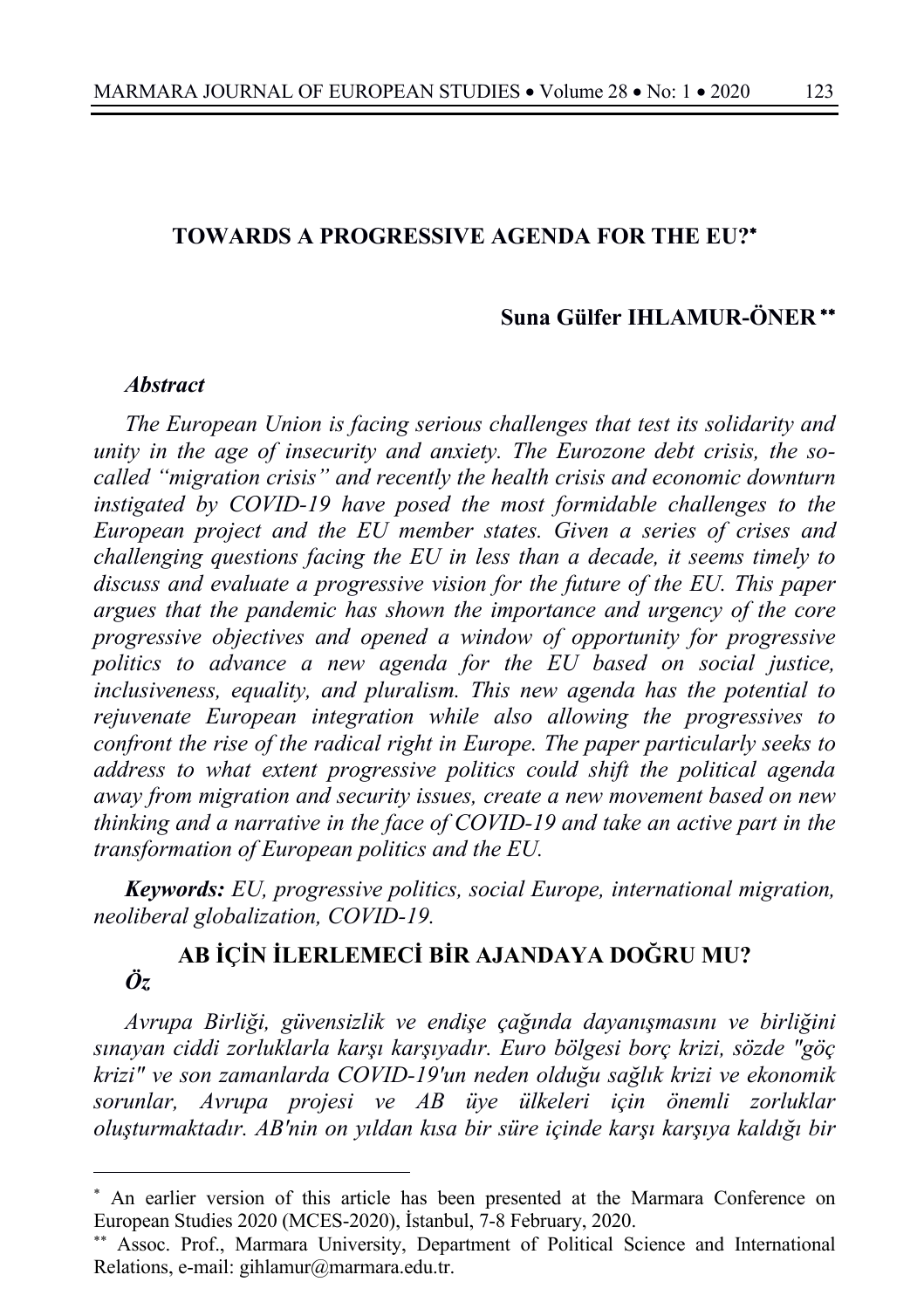*dizi kriz ve zorlu sorular göz önüne alındığında, AB'nin geleceği için ilerici bir vizyonu tartışmak ve değerlendirmek için en doğru zamanda bulunmaktayız. Bu makale, pandeminin ilerici siyasetin temel hedeflerinin önem ve aciliyetini gösterdiğini ve ilerici siyasetin AB için sosyal adalet, kapsayıcılık, eşitlik ve çoğulculuğa dayanan yeni bir gündem geliştirmesi için bir fırsat penceresi açtığını ileri sürmektedir. Yeni ilerici gündem, Avrupa entegrasyonunu yeniden canlandırma potansiyelini taşırken, aynı zamanda ilerici siyasetin Avrupa'da radikal sağın yükselişiyle yüzleşmesine olanak tanıyacaktır. Makale ilerici siyasetin siyasi gündemi göç ve güvenlik sorunlarından uzaklaştırabilmesinin, COVID-19 karşısında yeni düşünceye dayalı yeni bir hareket ve bir anlatı yaratabilmesinin ve Avrupa siyaseti ve AB'nin dönüşümünde etkin rol alabilmesinin imkanlarını ele almaktadır.* 

*Anahtar Kelimeler: AB, ilerlemeci siyaset, sosyal Avrupa, uluslararası göç, neoliberal küreselleşme, COVID-19.*

## **Introduction**

Neoliberal capitalism has unleashed drastic changes in the world since the late 1970s, which have deepened socio-economic inequalities. European integration that took a neoliberal turn with the Maastricht Treaty proceeds with fragmenting labour processes, dismantling Social Europe, and paving the way for a series of crises the European Union (EU) is facing that test its solidarity and unity in the age of insecurity and anxiety. While growing inequalities and processes of precarization under neoliberal globalization render a growing number of people within the boundaries of the EU more vulnerable, the Eurozone debt crisis and the so-called "migration crisis" have posed the most formidable challenges to the European project and the EU member states. While these crises weakened European solidarity, the radical right capitalized on voters' frustrations as well as fears linked to migration and asylum, which paved the way for the populist right's political and electoral success. Recently, the radical right has taken its anti-EU challenge from the national to the EU level. However, the most formidable challenge to the EU came with the outbreak of COVID-19, which soon turned into a pandemic and changed our lives for the better and worse.

European integration today is at a crossroads today, as its strength and solidarity have been tested with the challenges of growing migration and pandemic-triggered health and economic crises. Given a series of crises and challenging questions facing the EU in less than a decade, which the EU seems ill-equipped to deal with, it is time to discuss and evaluate a progressive vision for the future of the EU. This paper argues that the pandemic has shown the importance and urgency of the core progressive objectives and opened a window of opportunity for progressive politics to advance a new agenda for the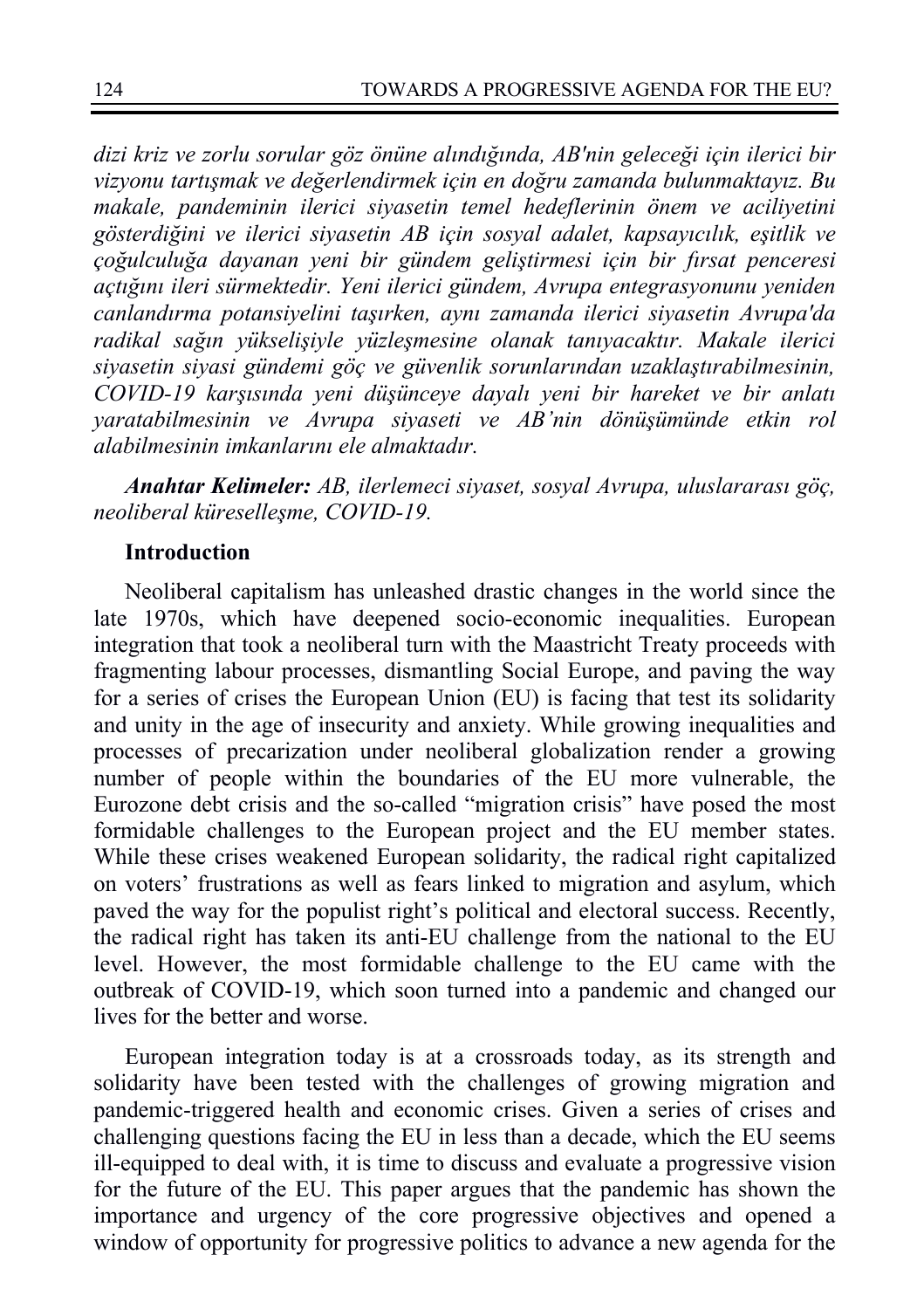EU based on social justice, inclusiveness, equality, and pluralism. This new agenda has the potential to rejuvenate European integration while also allowing the progressives to confront the rise of the radical right in Europe. The paper particularly seeks to address to what extent progressive politics could shift the political agenda away from migration and security issues and formulate a rights-based approach to migration and asylum, a key question that is haunting the democracies in Europe.

Before setting out to assess possible responses by the progressives in the post-COVID-19 era, this paper takes a new look at the failed attempts of progressives to build Social Europe as European integration progressed along neoliberal lines. The paper then seeks to evaluate the inability of progressive politics to challenge neoliberalism during and after the 2008 eurozone crisis, when the radical right parties were shaping national and European politics by presenting immigration as a threat to European societies. After an evaluation of the impact of the pandemic on politics, democracy and populism and the EU's response to it, the paper concludes by discussing the possible responses by progressive politics to the challenging questions that the EU faces to become a relevant and influential actor in European politics in the post-coronavirus world.

### **Why Progressive Politics Matter?**

Progressivism eludes neat definitions. Progressive is rather an "umbrella term" referring to a movement composed of alliances among a diverse set of actors. Even within the Left, there is disagreement over what it entails (Robinson, 2017: 2-3). Therefore, it will not be wrong to argue that it is an ambiguous term.

The concept of progressive politics is as old as social democracy itself, explicitly stating that the labour movement is always up-to-date, capable of adapting to change and innovating itself (Skrzypek, 2015). It is often used to refer to the left-wing way of looking at the world, even if some groups or movements define themselves as progressive and challenge its association with the Left (Wheeler, 2010). Within the British context, the term was originally used for the left-liberal progressive movement in the late  $19<sup>th</sup>$  and early  $20<sup>th</sup>$ centuries. In today's Britain the position of the progressives could be defined as "left-of-center" (Robinson, 2017: 2). Within the American context, progressivism refers to a reform movement centering on social justice that emerged in the late  $19<sup>th</sup>$  century and was influential until the 1920s (Nugent, 2010: 2). The progressives seeking to protect the "common good" believed that "something needs to be done" and demanded from local, state, or federal governments to introduce economic regulations for the resolution of social problems (Nugent, 2010: 3, 5). The progressive stance emphasizes the role of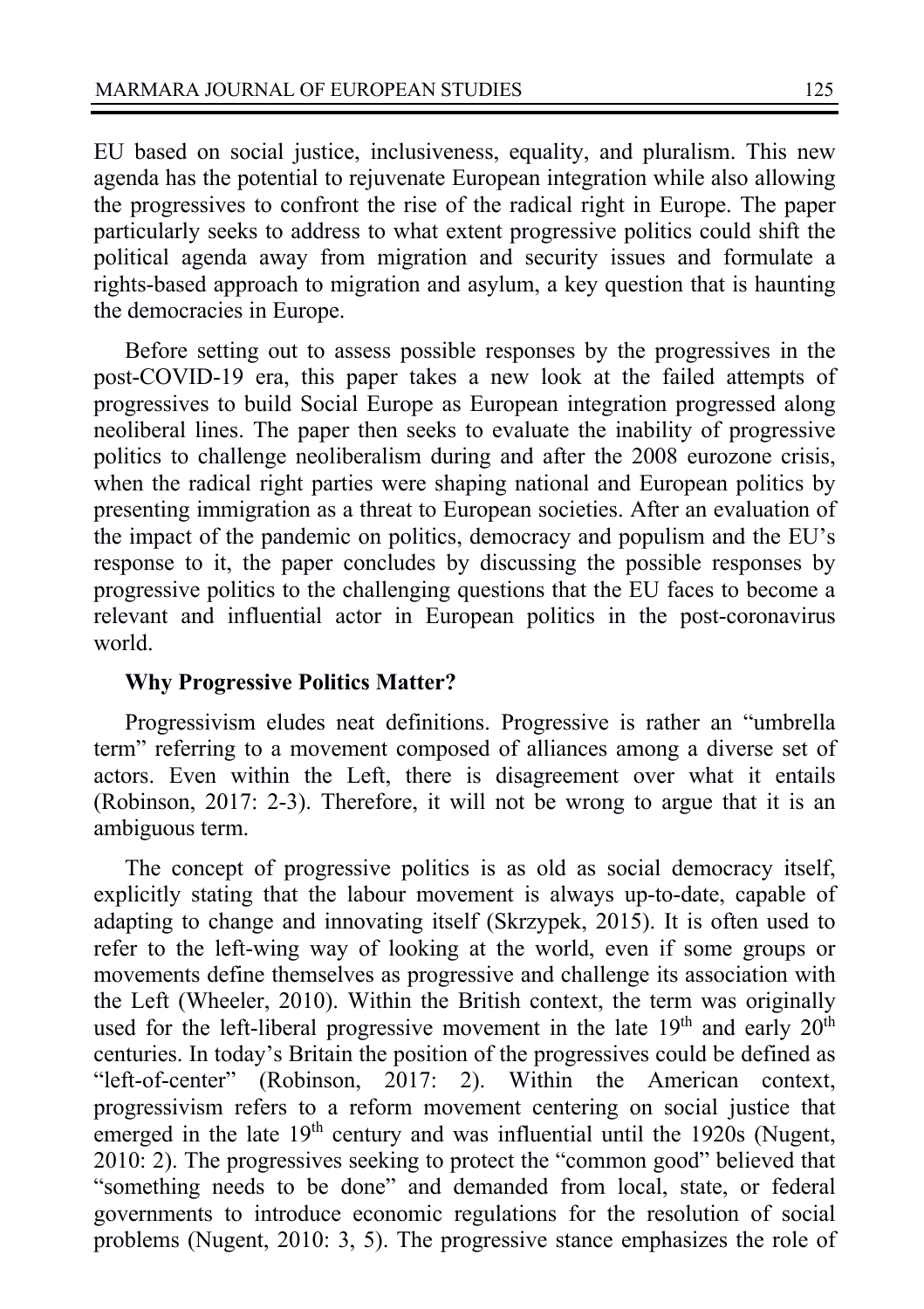government in the economy in making regulations and making economic actors respect the rules and regulations for the protection of the public good (Sirota, 2011).

Seeking to define progressivism with what it is not, one may argue that being a progressive means you are not a neoliberal that valorizes the market. You are not a communitarian either, as you prioritize individual autonomy and freedom over the community. A progressive could be defined as someone hopeful about the future (Rowson, 2015). Those who define themselves as "progressives" are in favour of reform for the society to progress towards more freedom (Wheeler, 2010). They are socially liberal and fight for more rights for the people while believing in progress through technological advancement, modernization, and redistribution of wealth. In this paper, I am using progressive politics in this sense and progressive politics, social democracy or the Left somewhat interchangeably.

The term progressivism has been intentionally chosen as it is "open to evolution, appropriation and redefinition" (Robinson, 2017: 16). Progressive politics is a future-oriented reform movement seeking to transcend the problems of the past and present based on a set of principles (Robinson, 2017: 14). Therefore, the paper seeks to emphasize the potential of the progressive politics to form a movement composed of a broad coalition that could stand the challenge of radical right populism and neoliberal ideology, revive Social Europe and recast European integration.

#### **Social Europe vs. Market Europe**

The labour movement grew in power and influence in liberal democracies through the development of the welfare state. The welfare state systems simultaneously have served to demobilize the working classes to prevent their challenge to the capitalist system (Ryner, 2018: 253). Within this context, the Left used to have an agenda-setting power, especially in terms of making the governments commit themselves to combat unemployment, but it has lost it in the years after the 1970s (Ryner, 2018: 200). Progressive politics evolved from the mid-1970s onwards within the context of neoliberal globalization (Coates, 2018: 3100). This is the period when the decline of social democratic parties started in Europe (Bailey, 2018: 5274), as the transition from Fordism to post-Fordism, post-industrial society, and service-based economy led to a decline in industries or working-class jobs and weakening of working-class solidarities.

From the 1960s onwards we also see the emergence of new social movements in the West, which superseded the right-left cleavage. Rather than the "old" labour movement, the "new social movements" now constituted the "progressive actors". The decline of labour in the shift from industrial to postindustrial society coincided with also a shift from material to post-material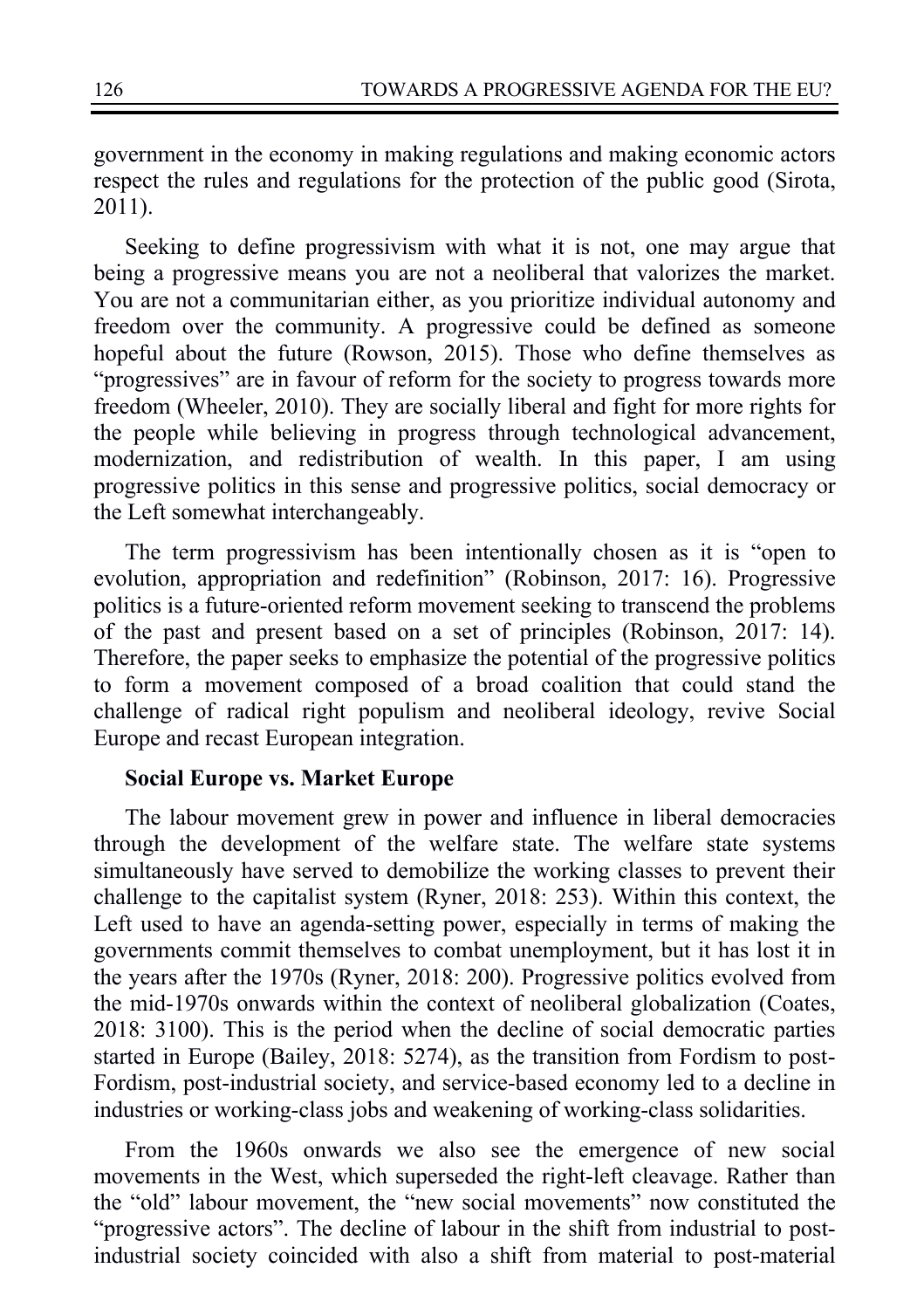values. The vacuum left by the labour movement was filled by civil society and new social movements taking cultural questions as their focus (Mathers, 2007: 9-10). Within the context of neoliberal restructuring, a shift has occurred from class politics towards identity politics that grew out of new social movements. It was based on the quest for recognition of particular group identities, which further weakened the labour movement. Rather than leading the opposition against growing unemployment and poverty due to economic restructuring, the organized labour retreated and sought to accommodate to the new politics (Mathers, 2007: 30-31).

Since its inception, negative integration (mainly market integration through removing tariff and non-tariff barriers to trade and preventing distortions of competition) has been the main form of European integration, facilitated by supranational European law. Positive integration, which meant formulating common policies to set the framework and conditions within which the markets will operate, was much more difficult to achieve, as it required the consensus of all the member states (Scharpf, 1995: 7). While harmonization was achieved in product-related regulations, positive integration was hard to achieve in environmental and welfare regulations (Scharpf, 1995: 20). The European Social Dimension, which depended on the construction of new policies, structures and institutions for social protection by the member states, was overshadowed by negative integration, as it gained pace with the Single European Act of 1987 (Hacker, 2014: 3-4; Schierup, Hansen and Castles, 2006: 59). Therefore, the social dimension was subordinated to the single market initiative.

The goal of creating an internal market by the end of 1992 led the labour movement to mobilize against the single market initiative in order to prevent it from shifting the balance further against labour and Social Europe and to add a social dimension to the single European market (Silvia, 1991: 631). This move was endorsed by Jacques Delors, the 8<sup>th</sup> President of the European Commission between 1985-1995, who sought to develop a legally binding "Social Charter". However, this attempt failed to due to the British opposition, which saw the Charter as an impediment in the way of job creation (Silvia, 1991: 635) and the charter was added solely as an appendix to the Treaty of Maastricht (Mathers, 2007: 107), while 1985 White Paper on the internal market, had hundreds of binding directives (Silvia, 1991: 639). The failure of Delors' Social Europe Plan also meant the failure of the efforts to formulate a strong supranational welfare policy in the EU.

European integration took a neoliberal turn from the early 1990s onwards following the signing of the Maastricht Treaty. The European Commission's White Paper on "Growth, Competitiveness, Employment" in 1993 called for "a flexible labour market, a set of 'more enterprise friendly' regulations, reduced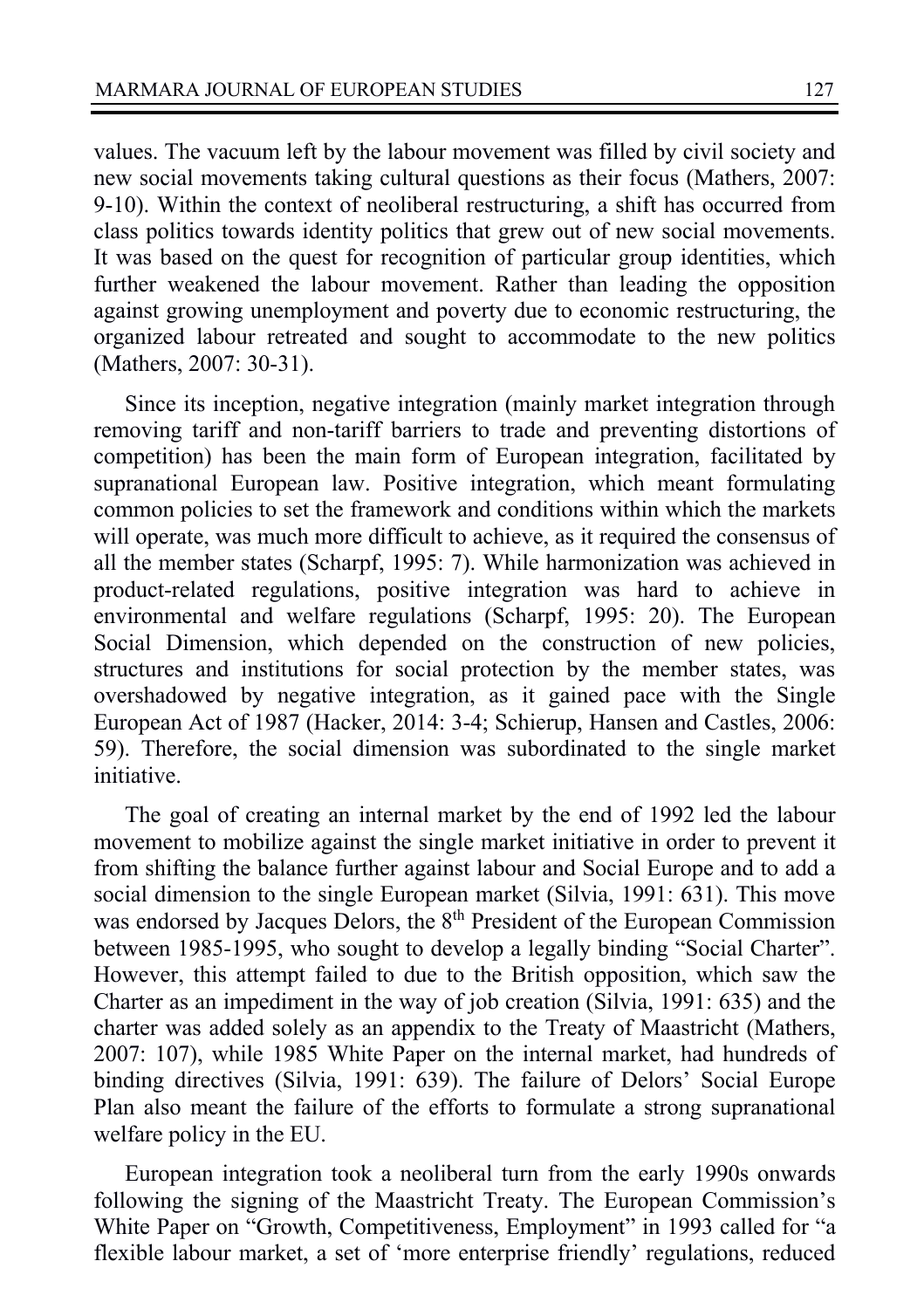labour costs and unemployment benefits, lower taxes, cutbacks in welfare systems and overall public expenditures, and increased privatization". Within the post-Maastricht EU, concerns about inequality were pushed to the background, while the "core concern now became to reconcile 'social cohesion' with 'economic efficiency'". What we see in the post-Maastricht EU could be defined as a "turn away from redistribution" (Schierup, Hansen and Castles, 2006: 55). Social participation came to mean mainly "market activity". Therefore, it will not be wrong to argue that "Market Europe" triumphed over "Social Europe" (Schierup, Hansen and Castles, 2006: 55-56). Social democratic parties that came to power in the late 1990s also played a significant role in this, as they embraced neoliberal policies rather than challenging them.

Full employment demands by the leftwing political parties or trade unions were seen as "defensive" and even "reactionary" (Mathers, 2007: 13) or resistance against the drastic changes in the economy or defending the welfare state was seen as the incapability of the labour movement to adapt to "new politics". As the Keynesian welfare system was challenged by neoliberal ideology and was in crisis, the stability introduced by Keynesian economics was also gone. Trade unions saw economic restructuring as a threat rather than an opportunity to restructure themselves (Mathers, 2007: 29-30).

The neoliberal turn of the EU project had significant consequences for the working classes. Growing unemployment, welfare retrenchment, and fall in wages were important consequences of the European monetary system. Austerity, privatization and structural reforms introduced through structural adjustment programs led to the commodification of labour. In the 1990s, a new wave of protests and movements emerged in Europe against the neoliberal economic reforms and austerity measures resulting from convergence criteria such as cuts in government spending, which had drastic consequences for the working class (Mathers, 2007: 31). As the EU was heading towards the European Monetary Union (EMU) European Marches to Amsterdam emerged as a response to growing unemployment and the inability to meet the basic needs (Mathers, 2007: 87).

Growing discontent in Europe carried social democrats or socialists to power in the 1990s. However, when in power these parties pursued marketbased policies to address social and economic problems. The image of social democracy was tarnished due to its capitulation to neoliberalism (Coates, 2018: 3153). European social democracies actively promoted neoliberal reforms and took part in the reproduction of capitalist social relations in Europe (Ryner, 2018: 2196). They have abandoned their core commitments. Even Sweden abandoned its commitment to full employment (Ryner, 2018: 2231). President Mitterrand in France took a "u-turn" in 1983, as the government began cuts in spending and took a step back from its "worker-friendly policies" (Bailey,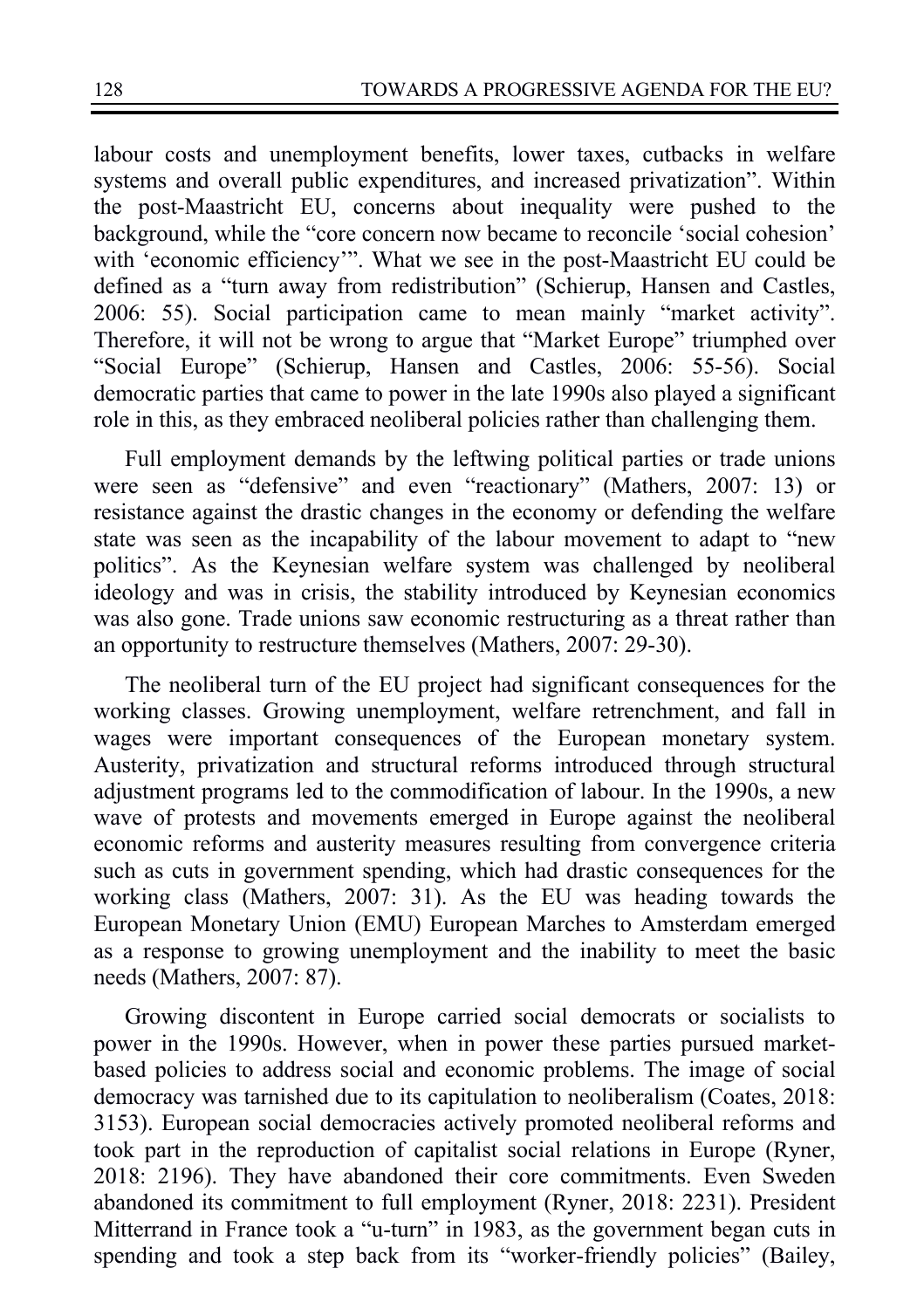2018: 5293). The trade unions did not compromise to neoliberal ideology but retreated as their power and influence decreased (Ryner, 2018: 2269).

The social democratic parties moved towards the center by embracing neoliberal policies. The then-leader of the Social Democratic Party of Germany (SPD), Gerhard Schröder claimed that the party represents "the new center". As social democratic parties moved closer to center, radical left parties filled in the void left by social democracy (Bailey, 2018: 5318).<sup>1</sup> Successive defeats of the Left in the UK led Giddens to formulate his "Third Way", which was beyond left and right and which had a significant impact on the social democratic parties that have accommodated to the process of neoliberalization (Mathers, 2007: 21-22). The Third Way was presented as an alternative between Keynesianism and neoliberalism and updating or modernization of the social democratic tradition (Coates, 2018: 3119). As Labour Party embraced the Third Way, it set new electoral targets and abandoned the north and the Midlands, which was its main constituency. Throughout its rule from 1997 to 2010, it turned its main attention to London's financial services (Niven, 2019). Following Blair, social democratic leaders such as Schröder in Germany and Prodi in Italy made their own "Third Way" (Coates, 2018: 3123). As social democracy opted for the Third Way, there occurred a shift from "a redistributionist to an integrationist discourse in the EU", which was also embraced by the European Commission.

Social democrats claimed to uphold the "European Social Model" while undermining the welfare state by implementing neoliberal policies (Schierup, Hansen, and Castles, 2006: 56). The social democrats sought to counter Thatcher and Thatcherism through European integration (Bailey, 2018: 5302). It was "safe" to push for Social Europe within the EU context, as it allowed the Left to blame the others when the goals linked with Social Europe could not be achieved (Bailey, 2018: 5306). Within this context, the EU continued to introduce plans to combat social exclusion. In 2000 at the Nice Council, a new European Social Policy Agenda (SPA) was adopted to revive the European social model. It was also a component of the Lisbon Strategy. However, these plans were formulated from a neoliberal logic and concerns about "'employability', 'flexibility', 'social cohesion', and 'moral obligation'"

<sup>&</sup>lt;sup>1</sup> With the end of the Cold War in a neoliberal globalization context, the communist parties went through a process of marginalization, which also led to their transformation (Bailey, 2018: 5308). For instance, the Italian Communist Party was transformed along social democratic lines and was renamed as the Party of the Democratic Left (PDS), then the Democrats of the Left (DS). Then the party was further transformed as it united with several Christian Democratic parties to become the centrist Democratic Party (PD), while *Rifondazione Comunista* continued to stick to its Eurocommunist ideals, but turned into a small party (Bailey, 2018: 5309).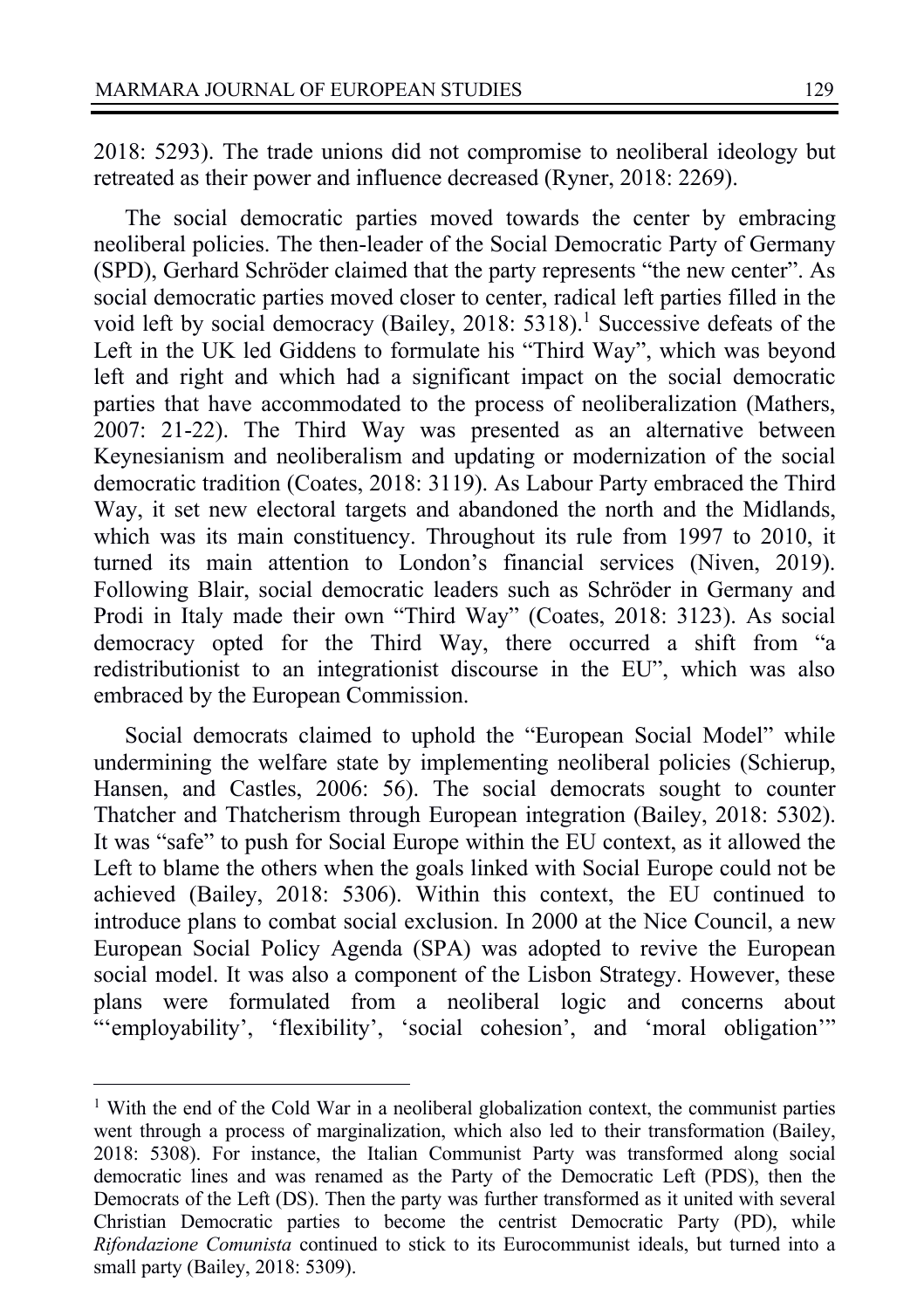dominated over concerns about "social inequality" and "social rights". Flexibility subordinated the social policy to economic policy, which meant the transformation of welfare into workfare as well as welfare retrenchment and dismantling of social citizenship (Schierup, Hansen and Castles, 2006: 60-61).

As European integration's social dimension came under pressure of marketbased reforms, the basis of the legitimacy of the European project started to erode. The Treaty of Amsterdam introduced a high level of employment and social protection goals as well as competition (Mathers, 2007: 112-113). However, the policies that the EU promoted intending to "modernize" the European Social Model has moved European integration from the ideal of Social Europe, which is fairer, equal, and democratic Europe (Mathers, 2007: 181). Neoliberal Europe promoted by the EU institutions transformed European integration into "Unsocial Europe" (Mathers, 2007: 105) and the vision of Social Europe is undermined.

The first major "legitimacy crisis" of the European project came with the French and Dutch rejection of the Constitution (van Apeldoorn, 2009: 21) and the Irish rejection of the Lisbon reform treaty in June 2008 that was prepared to replace the Constitution. One of the main reasons behind the "no" vote was the EU's disregard for the social consequences of the Constitution. (van Apeldoorn, 2009: 39-40). 2008 eurozone crisis, which has undone the partial achievements of the Lisbon strategy,<sup>2</sup> the so-called 2015 "migration crisis" and finally the spread of COVID-19 in Europe constituted major blows to European integration and solidarity among member states.

### **The Crisis of Neoliberalism and Social Democracy**

2008 eurozone crisis started with the collapse of Iceland's banking system, then spread primarily to Ireland, Greece, Spain, Portugal, and Italy in 2009. The Troika composed of the European Commission, the European Central Bank (ECB) and International Monetary Fund (IMF) made an agreement to bail out Greece and a few other member states through Memoranda of Understanding requiring them to implement severe austerity measures, which could be summarized as raising taxes and cutting spending (Robbins, 2015: 180).

2008 Eurozone crisis was the crisis of neoliberal economic reforms. Neoliberal logic shapes and informs the European integration since the 1980s but particularly after the signing of the Maastricht Treaty. However,

<sup>&</sup>lt;sup>2</sup> The Lisbon Strategy, launched in 2000, was devised to make EU economies "dynamic" and "knowledge-based" in the face of growing global competition to boost economic growth by 2010. It was relaunched in 2005 focused mainly on jobs and economic growth, assuming that economic growth through increased competition will automatically benefit all. Even though the EU created 18 million new jobs, it failed to close the productivity gap with the leading economies and reduce poverty or working poverty (European Commission, 2010).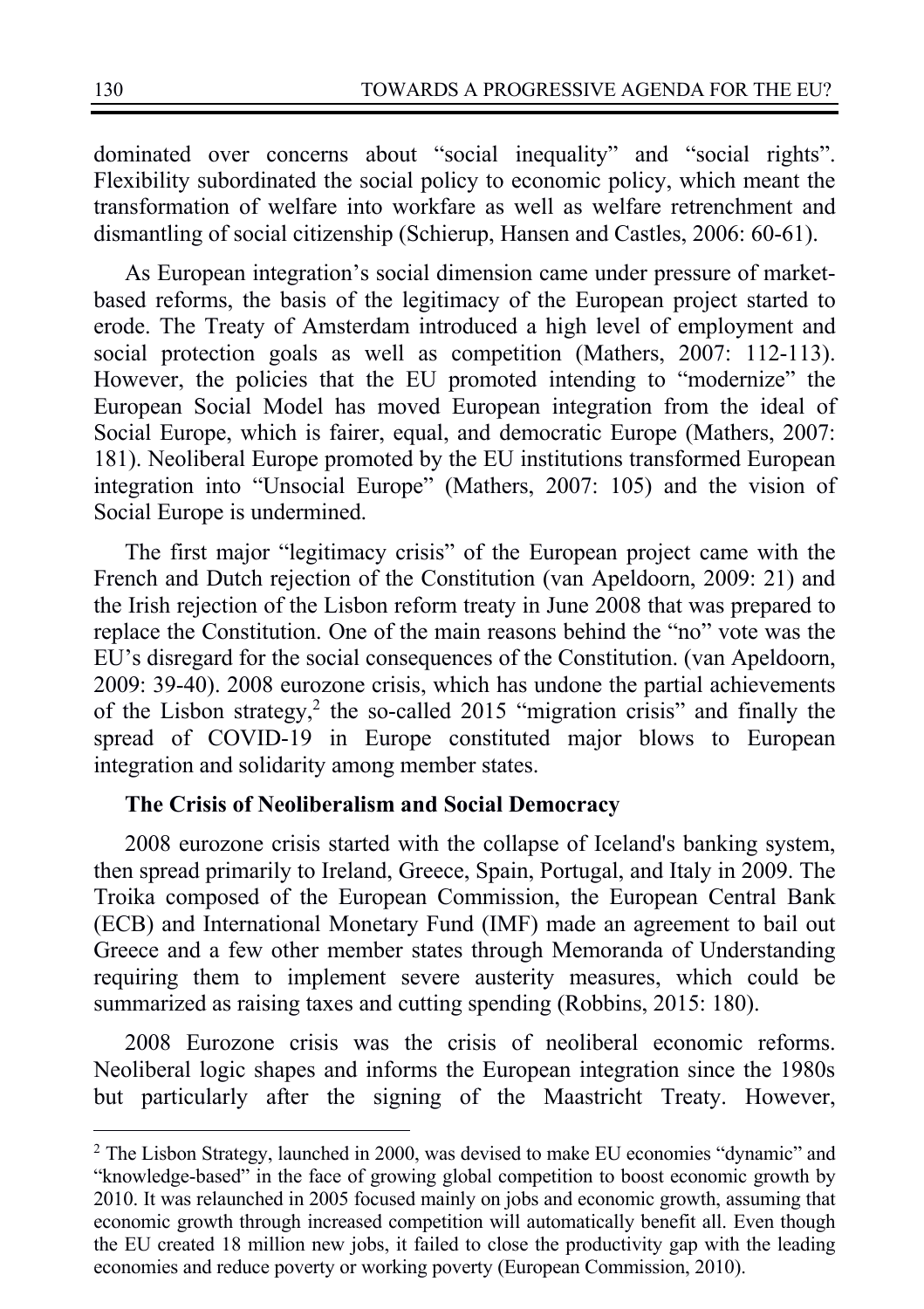neoliberalism continued to dominate policy-making and enforcement in the EU even after 2008. To deal with the crisis of neoliberalism, neoliberal crisis management was put into practice. Basically, through bail-out programs austerity measures were introduced. The Memoranda of Understanding that the Troika made with the member states such as Greece or Spain was no different from the IMF's structural adjustment programs (Ryner, 2018: 195). Key elements of the neoliberal version of crisis management could be summarized as restructuring of the banking sector, the labour and pensions reforms, underinvestment in the real economy, education, innovation, and research, improving the competitiveness of the member state's economy, restructuring of the labour market, facilitating "hire and fire", greater flexibility in collective bargaining at the firm level (Mendizabal, 2014: 15). These neoliberal austerity measures introduced to address recession did not address the structural weaknesses, while restoring competitiveness made the markets more flexible for the firms but less secure for the workers, weakening the bargaining power of the workers.

The austerity measures that exacerbated the recession rather than alleviating it allowed neoliberalism to reinvent itself and extended its life, while many claimed that it is in crisis (Worth, 2018: 5095). Even if the neoliberal economic reforms have failed to bring about economic growth, the impact of neoliberal ideas has been very profound over the policy-makers and voters (Coates, 2018: 3152-3153). Moreover, neoliberalism gives rise to movements that oppose it but it also capable of fragmenting these movements. Therefore, the 2008 crisis did not "discredit" the existing neoliberal order, much to the chagrin of progressives, it strengthened it. Colin Crouch labeled this phenomenon as the "Strange Non-Death of Neoliberalism" (Skrzypek, 2015: 11). The Eurozone crisis did not benefit the Left. PASOK and PSOE were punished by the electorate and voted out of office in the elections after agreeing to bail-out plans of the Troika.

In the post-2008 context, we have witnessed the "inability" of progressive politics to "challenge neoliberalism despite it being in crisis" (Bailey, 2018: 5335). From the 1980s to 2008, we have witnessed the transformation of social democratic parties capitulating to neoliberalism and seeking to convince their electorate that giving into neoliberalism is necessary for economic growth. Now it is hard for the leftwing parties to declare that they were wrong and this is one of the main reasons why people have lost faith in progressive politics. Moreover, the Left is suffering from a lack of a "clear and consistent approach to the global economic crisis" and a "failure to develop a coherent alternative" (Bailey, 2018: 5333-5334).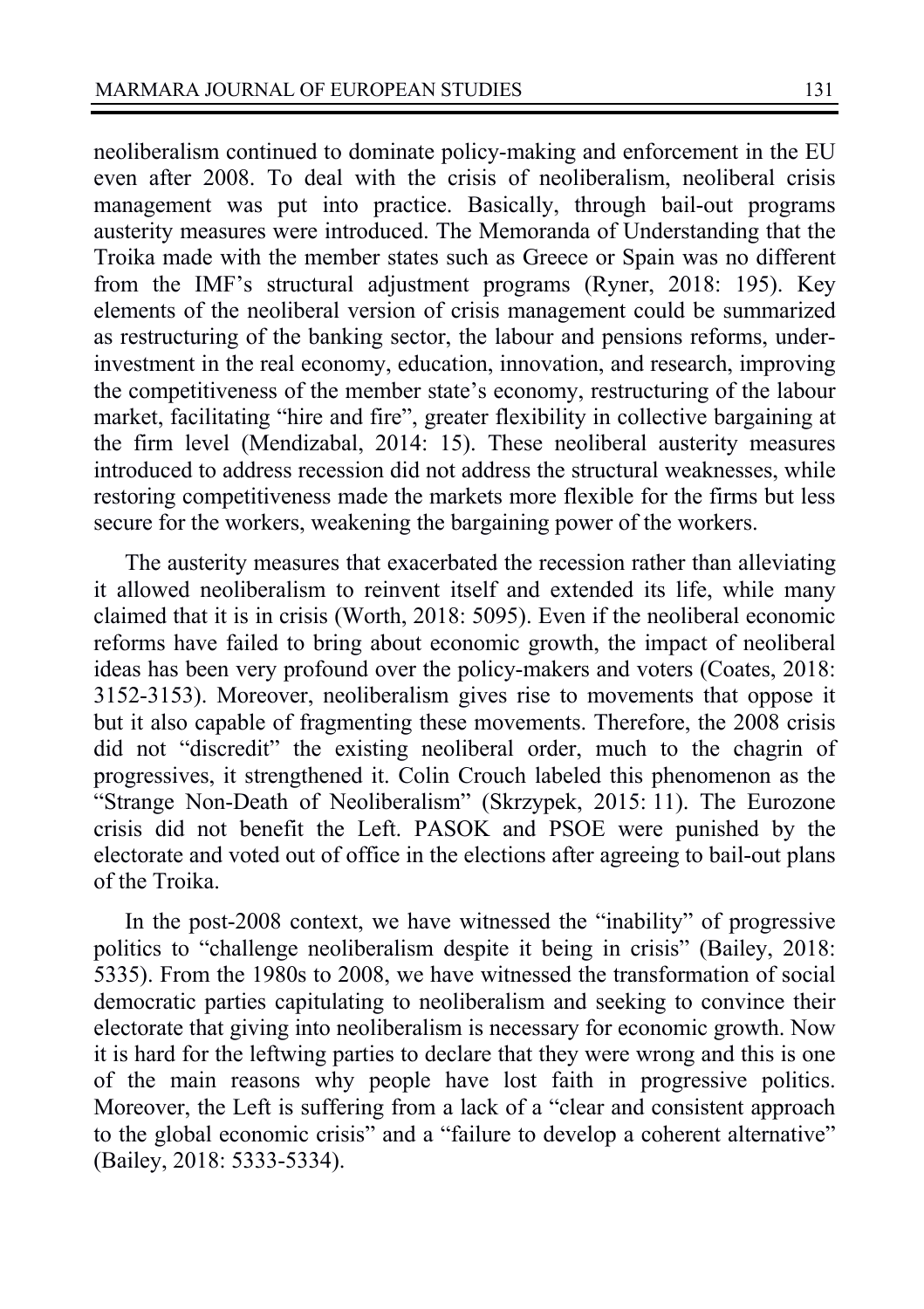## **Growing Migration, Resurgence of the Radical Right, and Decline of the Left**

In many two-party systems based on the right-left cleavage, the Left was the main rival of the conservatives. Now it is challenged with the political and electoral success of the radical right parties in Europe. In different political contexts in Europe, the radical right parties emerged as significant rivals and expanded at the expense of the Left. The social democratic parties are shrinking and seek to "keep their middle-class cosmopolitan voters as well as their traditional working-class base" (Boros, 2016). While the populist right parties have become the main opposition parties or coalition partners in some liberal democracies, the mainstream parties embraced the populist discourses and policies to preserve their constituencies. Therefore, populism started shaping the policies and politics of the EU member states.

After the end of WWII, the interwar fascism was defeated, the extreme right parties lost their legitimacy and were pushed to the margins of the postwar political system. Liberal democracies had a stronger determination to avoid a repetition of the breakdown of democracy and the violation of human rights (Kallis, 2014: 9). Until the 1980s these parties were marginal and did not have any electoral success. The late 1980s and 1990s witnessed the emergence of the "new radical right" as a political platform, relaunching fundamental themes, which are nationalism, opposition to liberal values and communism, attack on immigration, intolerance *vis-à-vis* minority groups. Neoliberal globalization and post-Maastricht widening and deepening of European integration weakened the sense of security, solidarity, and belonging in Europe which were closely associated with the nation-states and national identities (Berezin, 2011: 6). Heightened insecurity and anxiety about identity and welfare, new risks, and insecurities in the post-Cold War era coupled with a backlash against multiculturalism and growing Islamophobia provided a fertile breeding ground for the radical right parties and movements in Europe. As immigration increasingly became the central aspect of the mainstream political discourse and was increasingly securitized and criminalized from the 1990s onwards, we have seen growing electoral and political success of the populist right parties.

As Mudde's "pathological normalcy" thesis suggests, populist radical right attitudes and ideas are not marginal in Europe, but fairly widespread. What we witness could be defined as the radicalization of mainstream views (Mudde, 2007: 296-297). Radical right parties' political and socio-cultural influence lies in their political agenda-setting "success" and not focusing primarily on socioeconomic issues such as unemployment, but rather on socio-cultural issues, mainly immigration. They pursue the strategy of increasing the saliency of "their" issues. The populist right succeeded in "redefining politics around issues of nation, culture, identity", which are security and immigration (Bloomfield,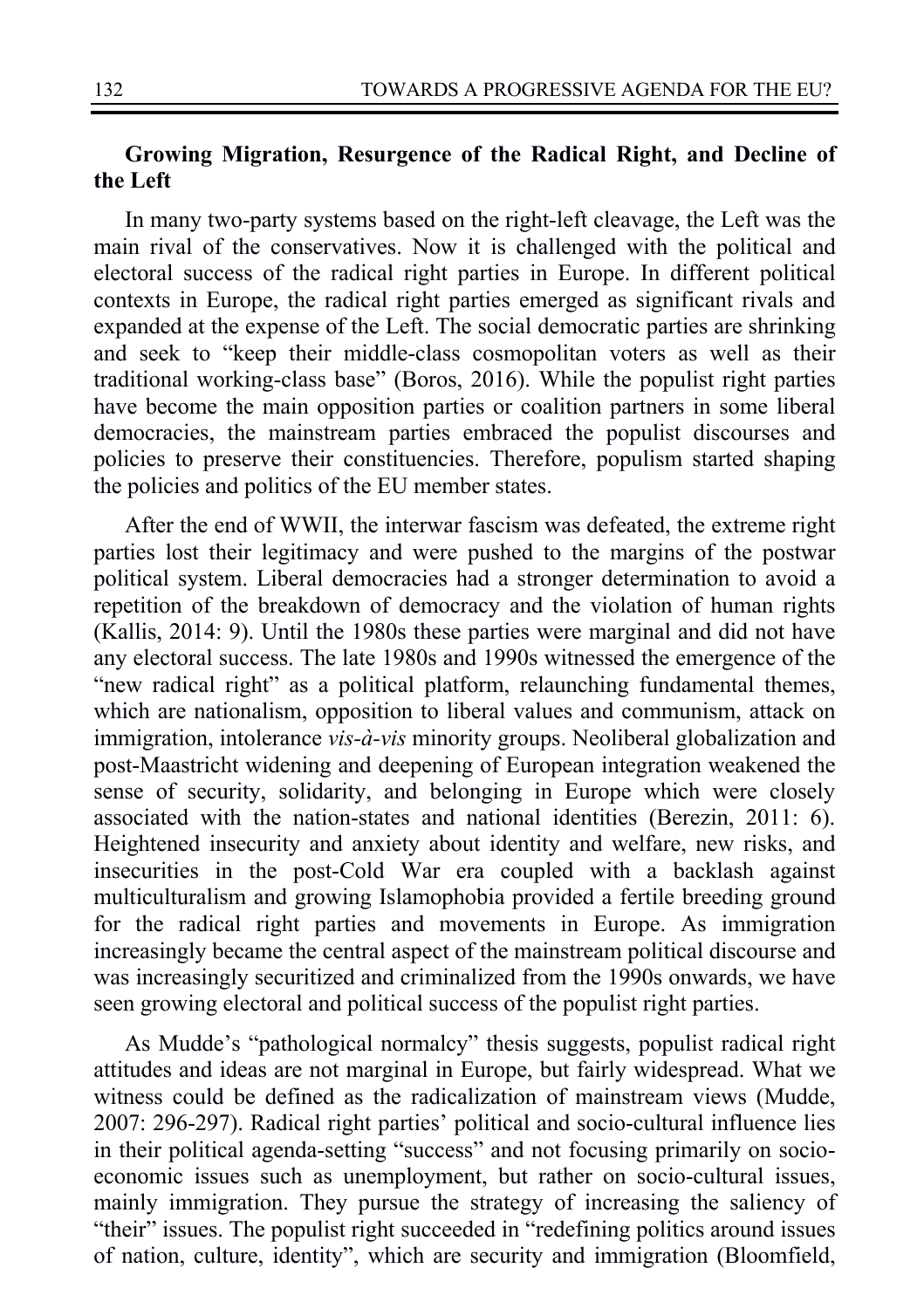2020: 90), and presenting itself as the "patriotic saviours of the nation" against global forces threatening the sovereignty of the nation-state.

The rise of the radical right is premised on its ability to present immigration as a threat to European societies. Immigration is the most challenging issue for the progressives, as on the one hand, they have to defend the right to freedom of movement while taking the citizens' concerns about security and public order into consideration on the other (Skrzypek, 2015: 16). The populists blame the Left for helping bring the immigrants in the country while disregarding what the ordinary citizens need or demand. As the pro-migration stance started eroding the social democratic parties' voter base, many leftwing parties argued for accepting refugees while, at the same time, calling for the adoption of border enforcement measures to protect the security, national identity, and labour market. However, this strategy did not succeed so far, as the voters are more prone to opt for the radical right parties that present themselves as the defenders of national identity and emphasize social order and security (Boros, 2016).

Social democratic parties have a complex relationship with immigration and multiculturalism. Throughout the 1980s and 1990s, these parties supported immigration and multiculturalism. However, they also supported restrictions on both labour and forced migration. The Labour Party pursued policies to expand labour migration but adopted a more restrictive stance towards the asylum. In 2007 Gordon Brown made a "British jobs for British workers" speech, similar to the slogan of National Front in the 1970s. Tony Blair and Matteo Renzi both argued that migration should be controlled or limited. Following the so-called "migration crisis" in 2015, the social democratic parties started defending a more restrictive stance towards migration. For instance, the leader of Belgium's Socialist Party stated that "migration to Europe must decrease", while the leader of SPD argued that Germany cannot accept all the asylum-seekers arriving in Germany. The Danish Social Democrats defined immigration as a challenge to the Danish welfare state (Mudde, 2019). Within the Labour Party, there is even a group called Blue Labour, backing anti-immigrant and pro-family policies (Chaplain,  $2019$ ).<sup>3</sup>

<sup>&</sup>lt;sup>3</sup> Blue Labour was established in 2010 by pro-Brexit Maurice Glasman, who claims to represent the core values of the party pre-1945. It is a group that defends Christian values and patriotism. The group argues that the Labour Party should be "economically radical and culturally conservative" (Chaplain, 2019). Glasman accused the New Labour of disregarding the traditional working class and their values and concerns while adopting what he calls the "trendy cosmopolitanism" shaped by feminism and multiculturalism (Bloomfield, 2020: 90). The working class that the Blue Labour is referring to is "white" disregarding the majority of the current working class (Bloomfield, 2020: 93).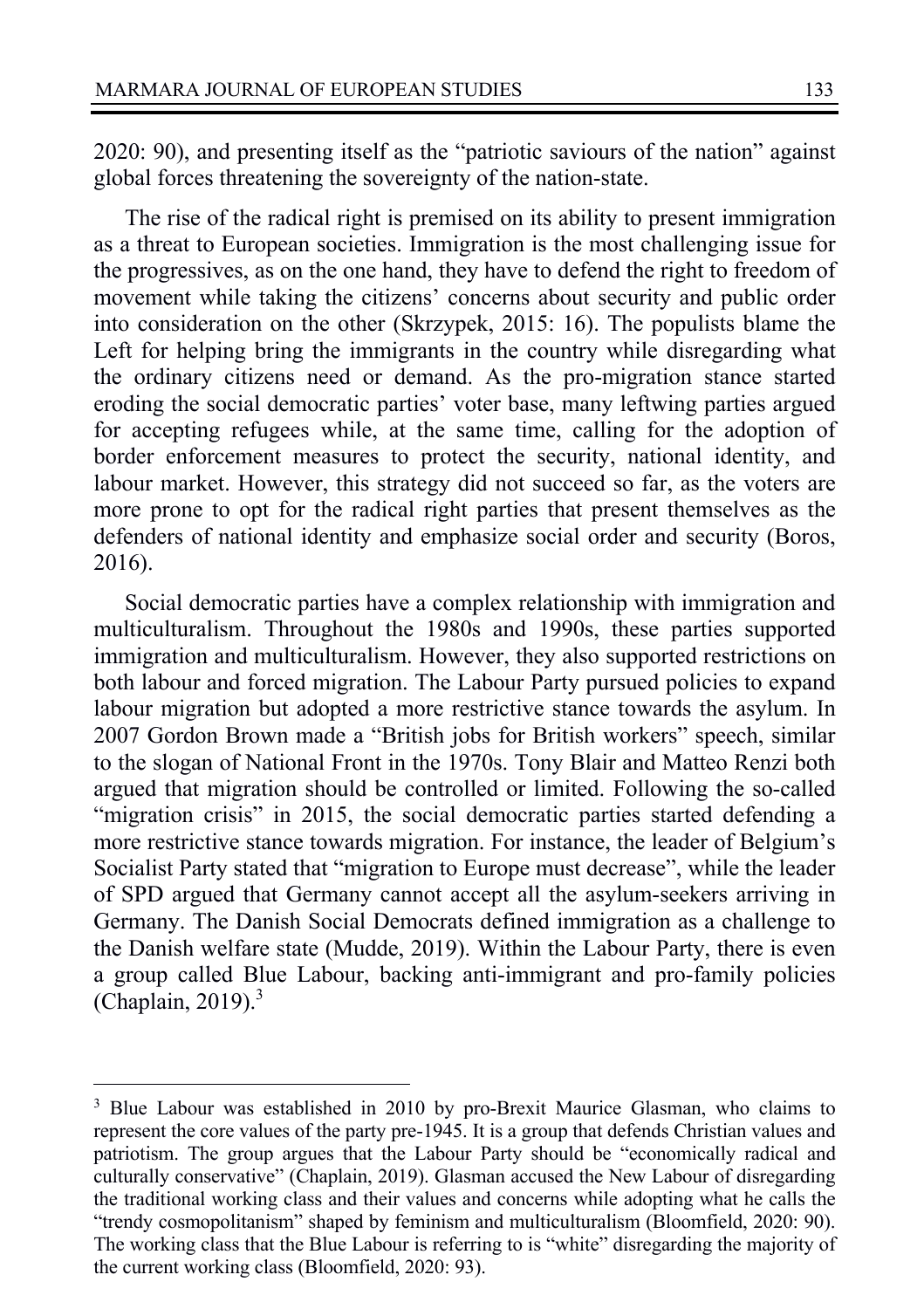However, immigration is not the reason why the Left is losing votes or elections as some leftwing leaders claim or imply (Mudde, 2019). When the Left or mainstream parties prioritize the immigration issue, they play into the hands of the populist right as it is "the issue" that radical right capitalizes on. As Boros (2016) argues: "The more the political agenda is dominated by the question of refugees, the more populist parties will gain support, and the more countries they will rise to power in. In the end, despite the Left's best efforts, it is the refugees who will suffer the most from this process."

Social democracy is not losing ground because working-class people are voting for the populist right either (Mudde, 2019). The voter share of social democratic parties was above 30% in the 1950s and started to decline in the 1980s. With the electoral success of social democratic parties in countries such as Germany, the UK, and Italy, support for social democracy increased in the 1990s, however, it started to decrease throughout the 2000s (Benedetto, Hix, and Mastrorocco, 2019: 4-5). In 2017 it fell below 20%, which is the lowest level of electoral support for social democratic parties in Europe since 1918 (Benedetto, Hix, and Mastrorocco, 2019: 9). The main motivation of many leftwing parties is now not winning the elections, but not losing it (Skrzypek, 2015: 14). The electoral success of the populist left, Podemos in Spain and Syriza in Greece, in the aftermath of the 2008 eurozone crisis was shortlived. It was not a new "progressive dawn" as the Left has hoped it to be. The Syriza experiment failed, while Podemos lost vigour.

To better account for the decline in the voters' support, the constituency of the labour parties has to be analyzed. While the working class is the main constituency of the Left, not all the members of the working class are voting for the Left (Mudde, 2019). The transformation of the working class is another important factor to be taken into consideration. One of the reasons behind the Labour Party's defeat and Conservative Party's victory in the general elections in the UK in December 2019 is the Labour's loss of voters in the deindustrialized parts of the English north and Midlands. The destruction of the mines, factories, and shipyards led to the dissolution of class solidarities and industrial communities (Niven, 2019). The industrial workforce in postindustrial societies has shrunk. Based on the eight waves of European Social Survey in 14 European countries between 2002-2016 Benedetto, Hix and Mastrorocco (2019: 18-19) argue that the industrial workforce (in mining or extraction, manufacturing, or construction) declined by 20%, and this was also reflected in the decline of the votes of social democratic parties. Moreover, class structures became highly complicated and fragmented. Today, the "white" working class represents a shrinking portion of the working class (Bloomfield, 2020: 93), while a growing number of women and workers of immigrant descent join the workforce. Moreover, the precarization of labour, which is a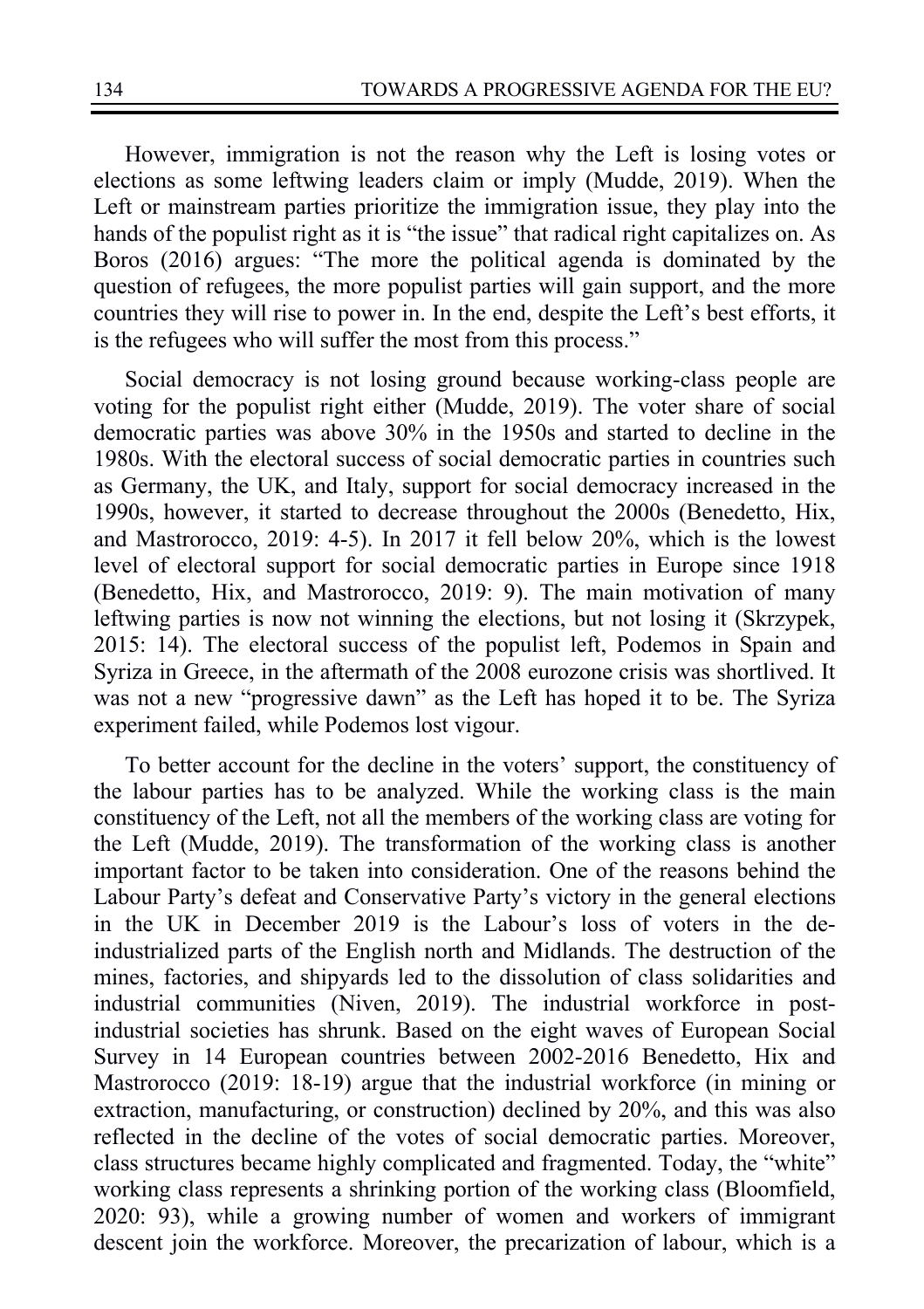consequence of Europeanization and "economic integration through social fragmentation" that is deliberately disassociated from socially integrative standards despite a constant reference to Social Europe (Hürtgen, 2020: 14), is weakening the working-class solidarities (Hürtgen, 2020: 11). European integration is based on and proceeds through fragmenting the labour processes and dividing the workforce into competitive coalitions (Hürtgen, 2020: 5, 13) and even the "protected" workforce becomes subject to wage cuts, flexibilization and growing uncertainty about work (Hürtgen, 2020: 4). Therefore, the Left has to develop strategies to oppose the processes of precarization that weaken the workforce and incorporate the precariat into the broader movement for social justice to be relevant.

### **COVID-19 and the Future of the EU**

The world has heard about coronavirus outbreak in the Chinese city of Wuhan at Hubei province in December 2019. As it was soon renamed as COVID-19, it started spreading to other Asian countries and then to Italy in Europe. As the World Health Organization declared COVID-19 a pandemic on 12 March 2020, the epicenter of the disease was Europe (World Health Organization, 2020), which soon shifted to the US with the highest number of confirmed coronavirus cases and a very steep rise in death rates (Levenson, 2020).

The pandemic has triggered a health crisis and put the health systems under enormous strain. Within the European context, this crisis has shown the implications of neoliberal economic reforms on health services. COVID-19 has shown how the privatization of health and the dismantlement of the welfare state could have a very high human cost. The crisis has proved that access to healthcare is a human right and should be the main priority. Public provision of health services is an issue that the Left has always emphasized and from now on should further emphasize.

The health crisis did also have significant economic repercussions. As the IMF Managing Director Kristalina Georgievai states the economic impact of the pandemic is much more severe than the global financial crisis and recovery seems possible only from 2021 onwards (IMF, 2020). Due to the economic downturn, the world's biggest economies are shrinking. As reported by the US Bureau of Labor Statistics (2020), in the US, unemployment skyrocketed to 14.7% in April 2020 from 4,4 in March 2020. As businesses reopened the unemployment rate fell to 10.2% in July 2020, however, it is still very high, and economic recovery is slow (US Bureau of Labor Statistics, 2020) . As a consequence of the COVID-19, the Eurozone economy experienced the sharpest decline on record since 1995. While it shrank by 12.1% in the second quarter of 2020, according to the Eurostat figures the Gross Domestic Product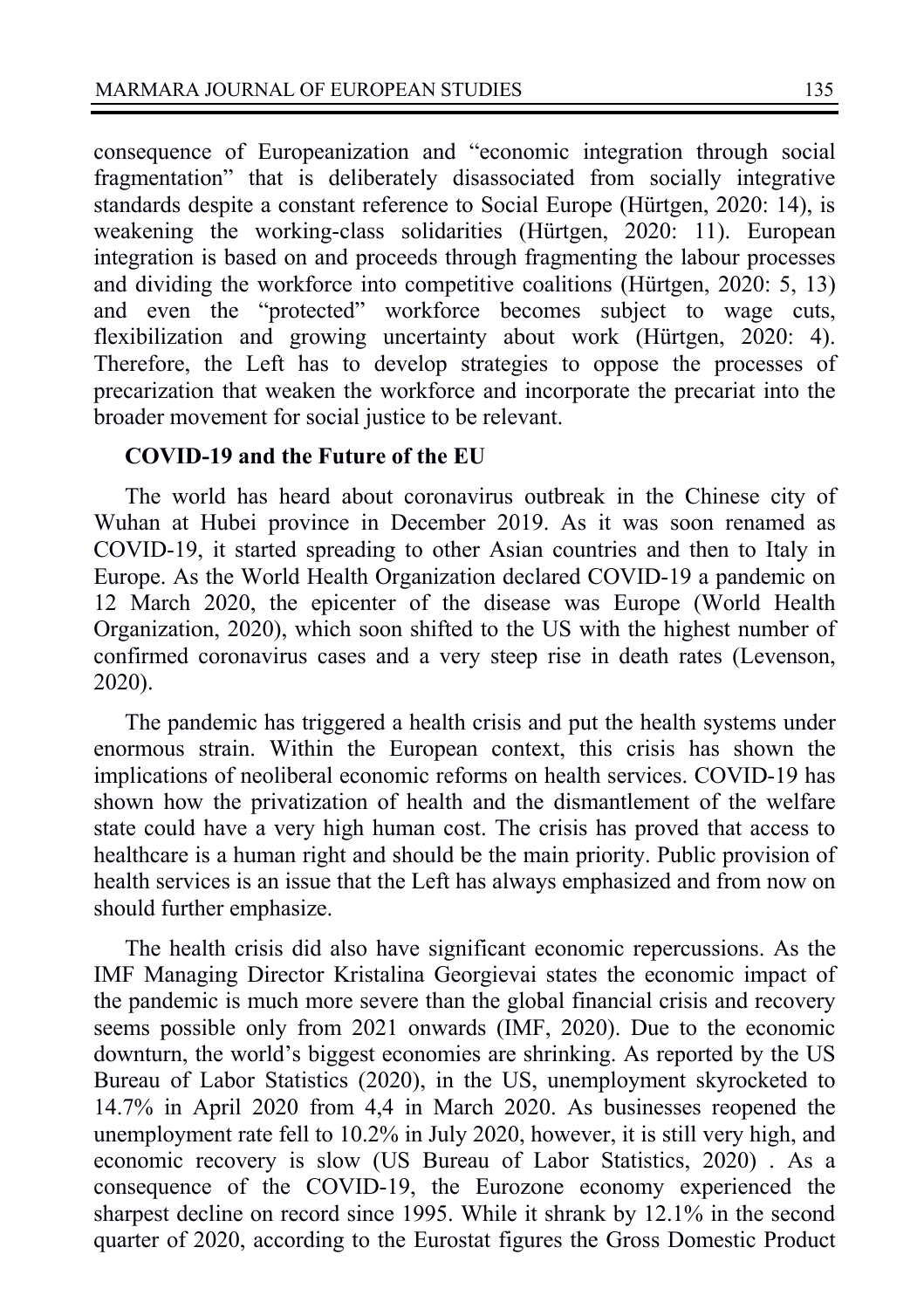for the EU is estimated to have fallen by 11.9% (Tidey, 2020). The economic impact of lockdowns in Europe will be longlasting and maybe far more destructive then we can imagine. Certain jobs, particularly in the services sector in the US and Europe, are not coming back. The damage control efforts of the US administration or European states may provide some relief but may not be enough in a world in which the "radical uncertainty" becomes the new normal (Tooze, 2020).

The health and economic crises have global implications but do not affect everyone in the same way. They hit the most vulnerable segments of the society in the Global North, while the Global South has limited means to deal with the crisis. In Europe, the impact of the coronavirus depends on which strata you belong to and the hardest hit are the precariat. As governments introduced programs to limit unemployment or subsidize wages, the precarious workers could not benefit from the subsidy schemes (Alderman, 2020). The working poor4 cannot work from home and either have lost their jobs or experienced loss of income, as lockdowns reduced their daily or hourly wages. The pandemic has shown that those at the lower strata of the social ladder are more likely to catch the disease or die because of it. Studies have long established the impact of socio-economic status inequalities and differences on health and mortality and exposure to different sorts of physical and health risks (Elo, 2009: 554). Heart disease mortality, asthma, and diabetes are more prevalent among the poor, which makes them more vulnerable. They are poorly nourished and have weaker immune systems. Therefore, it is not the virus but inequality that kills and the "pandemic-inequality" loop threatens to spread the disease and widen the gap between the rich and the poor (Fisher and Bubola, 2020).

Among the worst affected by the pandemic are the migrants. Many migrants have lost their jobs, as they did during and after the 2008 financial crisis (Knoll and Bisong, 2020). Many migrant workers employed in the worst-hit sectors by the pandemic triggered-economic downturn such as hospitality, domestic and care work, and agro-food industry lost their jobs, did have no or limited access to social protection or unemployment benefits and were forced into informality. Even if they carry out the "essential jobs" as the health crisis has revealed and are more exposed to health risks, they experienced wage cuts and deterioration of working conditions. The negative economic impact of the health crisis was

<sup>&</sup>lt;sup>4</sup> The term "working poor" refers to the "employed persons living in poverty" or below the poverty line. It reveals the fact that earning an income does not guarantee a way out of poverty. While it is possible to talk about some progress in alleviating working poverty, in certain parts of the world, such as in Africa one-third of the workforce live in extreme poverty according to ILO 2018 figures. Working poverty, when combined with informality, alongside income inadequacy reveals problems such as lack of social protection and job security (ILOSTAT, 2019).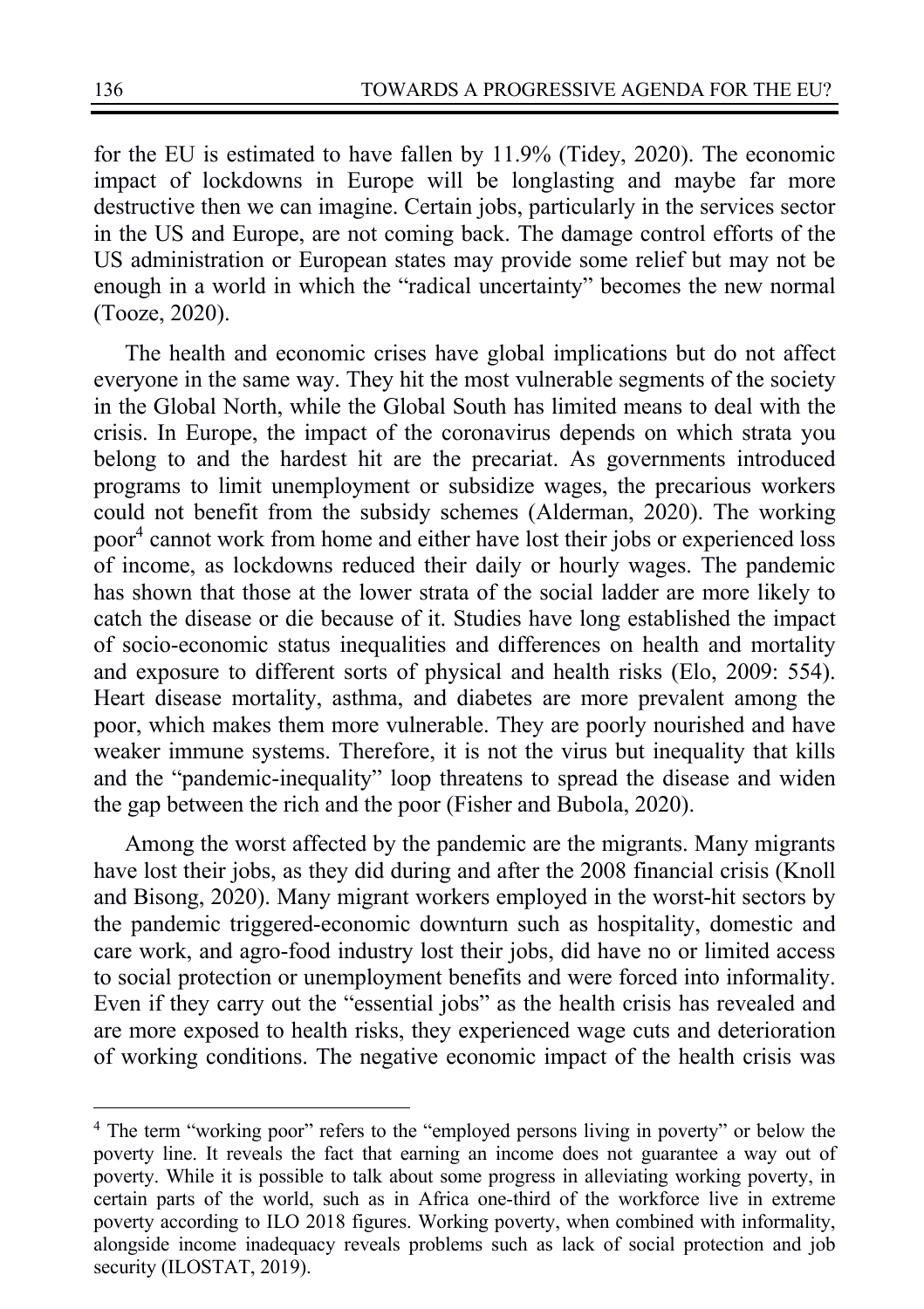much more profound on the workforce in the informal sector, particularly on the irregular migrant workers. Many female migrants working in the health and care sectors that were directly exposed to the risk of catching COVID-19 are irregular migrants. Some of the irregular migrants who did not lose their jobs continued to work without access to health care as they could not afford it or due to language barriers they were not well informed. Fearing deportation many also did not approach the authorities, while many others continued to work while sick in order not to lose their jobs. Loss of jobs or income also meant a significant decline in remittances sent to families in the countries of origin and limited the access of families dependent on remittances to food, health care, medicine, and other vital necessities (ILO, 2020).

Just before the outbreak of the pandemic, the Syrian refugee crisis was the issue dominating the EU agenda, as Chancellor Merkel, President Macron, and President Erdoğan were discussing the future of the Turkish-EU refugee deal and irregular migrants and refugees at the Turkish-Greek border. As COVID-19 moved on top of the agenda in all European countries, it shifted the attention away from the migration issue. Many member states decided to close their borders and imposed lockdowns and travel bans as a response to the pandemic. When Europe became the epicenter of the pandemic, the EU decided to close all Schengen area borders. Member states closed their borders to asylumseekers and some suspended asylum processing. Refugee resettlement has also been suspended due to travel restrictions, which extended the period that asylum-seekers would stay in overly crowded camps and be exposed to unhealthy conditions. Migrants, refugees, and asylum-seekers living in crowded camps or detention centers in and out of the EU, without access to health care, testing, treatment as well as clean water, sanitation or basic nutrition were exposed to higher risks of contagion. In certain EU countries, the provision of food and other necessities to migrants and refugees has been limited or stopped, while support services have been downscaled. Even among the most vulnerable many migrants, refugees and asylum-seekers were excluded from national emergency responses to COVID-19 (Amnesty International, 2020).

What is more worrisome however is not the spread of the disease among migrant or European populations. The newly introduced measures against COVID-19 and migration and the sense of suspicion and anxiety may take root and become hard to reverse (Knoll and Bisong, 2020). Migrants and refugees have to cope with a "secondary pandemic" due to hate speech, stigma, discrimination, and xenophobia. When seeking safety they become more vulnerable and exposed to violence (Amnesty International, 2020). The populists, seeking to use measures against the pandemic to push for further restriction of inflow of migrants and asylum-seekers into Europe started demanding harsher measures. Hungary closed its border transit camps for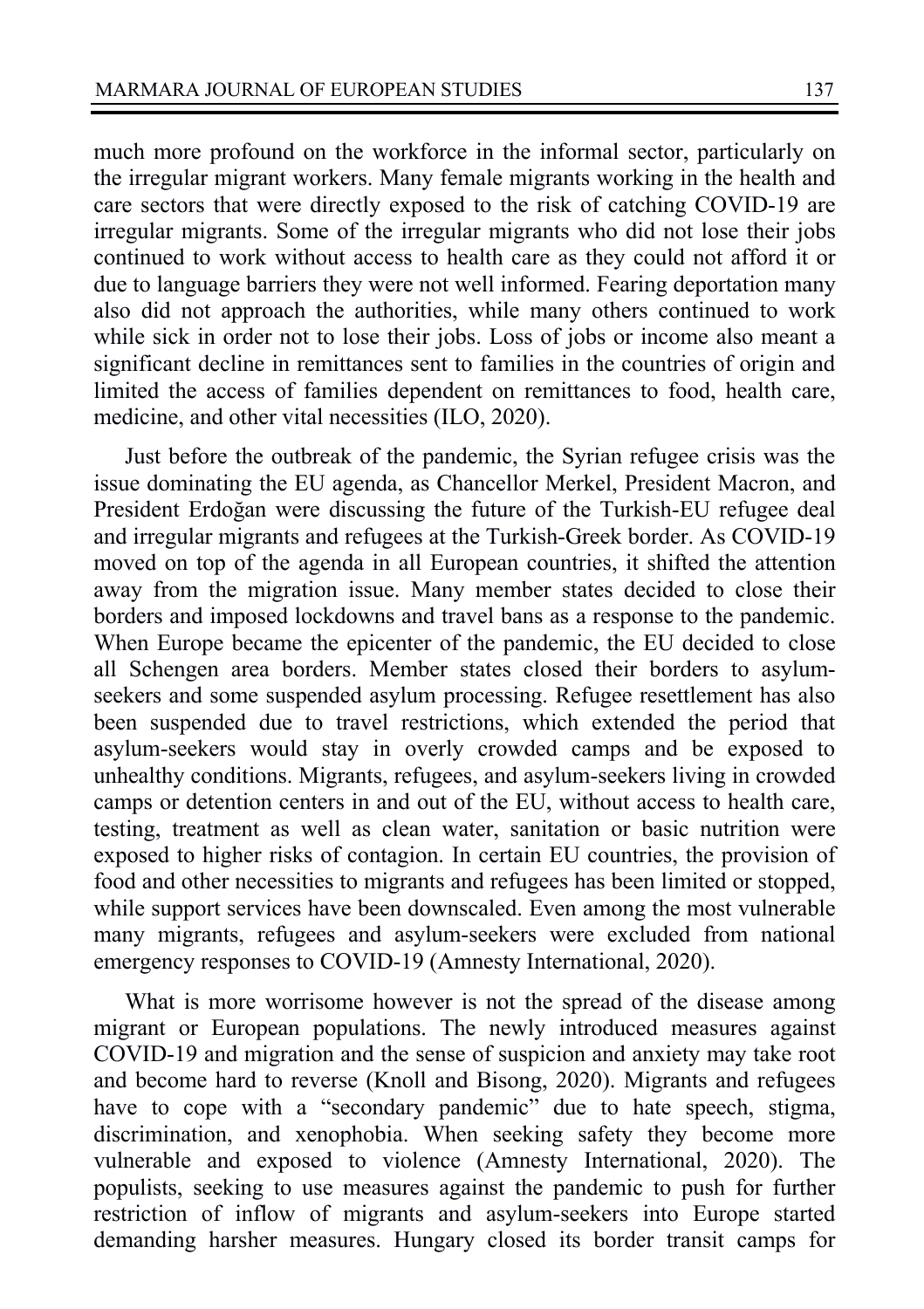asylum-seekers, while Salvini, Italy's former Interior Minister, accused the Prime Minister of not closing the ports to humanitarian ships and allowing the spread of the disease in Italy. The Italian government, as part of a six-month state of emergency starting from 31 January, closed its ports declaring its ports to be unsafe due to COVID-19 and stated that the boats carrying migrants will not be allowed to dock until the emergency ends (Castelfranco, 2020). In the Netherlands, the populist radical right Forum for Democracy (FvD) and Party for Freedom (PVV) started to urge the government to close the borders, and adopt "lockdown" policies like that of Italy or Spain (Mudde, 2020).

The pandemic that instigated health and economic crises is now threatening democracy and the EU. Will liberal democracies and the EU survive the pandemic is an important question. In Hungary, Prime Minister Orban has used the coronavirus to extend his powers. He now has the power to suspend existing laws or issue new ones as long as the state of emergency declared to address coronavirus is in place (Zerofsky, 2020). This is unprecedented in the EU. Moreover, COVID-19 has tested the EU's solidarity, resolve, and adaptability. The EU's response was hampered by a lack of coordination, which is used by the anti-EU radical right to push for its agenda. Lack of support and solidarity was another major problem. When Italy, one of the worst-affected member states, sought the support of fellow member states, Austria did not allow the entry of Italian nationals into its territory; while Germany and France did not send the necessary medical goods such as masks to Italy when Italy needed them the most (Dayant, 2020). Germany and the Netherlands were adamant against the Italian and Spanish demands for the introduction of Eurobonds as a show of solidarity (Rachman, 2020). After long debates and negotiations, the EU leaders agreed on a  $\epsilon$ 750 pandemic recovery fund to be delivered to member states as loans (European Council, 2020). The EU was caught unprepared for the health crisis and its economic implications. Its failure to immediately respond is likely to boost Euroscepticism in Southern Europe, which could easily be manipulated by the populists.

However, the pandemic poses certain challenges to the populist. While the populists could blame the corrupt elite for the 2008 financial crisis, they cannot do so for COVID-19. Even if they try hard to link COVID-19 with migrants or refugees, the disease can transgress borders and infect everyone regardless of one's status or identity. Moreover, mainstream political parties started to regain the trust and support of the people as competent actors to deal with the pandemic. This does not mean however that the pandemic would benefit the liberal democracies. The populists seek to adjust to the drastic changes due to the pandemic and we may see the emergence of "more nationalist and overtly authoritarian" populist actors and movements. One thing they would capitalize on would be growing anti-EU sentiment in European societies. Italy is a case in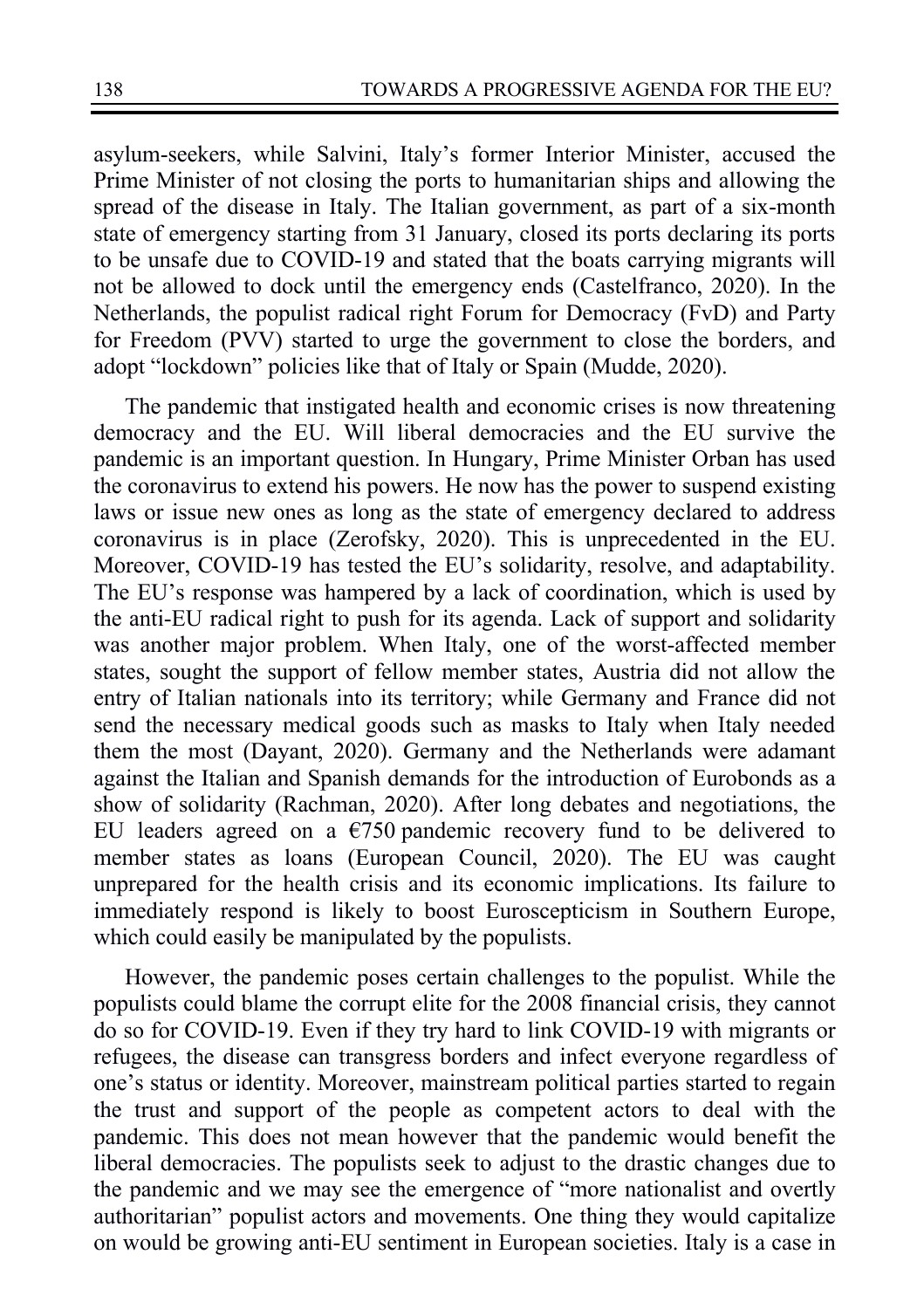point. According to a recent poll, 67% of the Italians think that EU membership is disadvantageous for Italy (Kendall-Taylor and Nietsche, 2020). While Salvini and the League are losing public support, Brothers of Italy, a radical right party, has surged in support (Kendall-Taylor and Nietsche, 2020). At this point, it is hard to assess the impact of the pandemic, as there is not a single "rightwing populist response" to the pandemic. Some populist will use the developments to their benefit, while some would fail to do so and lose support (Mudde, 2020).

How the politics, democracies, and the populists in Europe would be affected is very important for the future of the EU and progressive politics. With the health crisis, the hitherto unquestioned neoliberal rationale is now challenged and as the pandemic and growing inequality disproportionately affect certain groups, the questioning will open up more room for alternative answers. Populism might reinvent itself or experience a sudden decline. Alternatively, the EU might survive the pandemic and reinvigorate solidarity among the member states, which might lead to the construction of a "postpopulist era" in Europe (Kendall-Taylor and Nietsche, 2020). New thinking and new expectations of the people would transform Europe. The progressives' ability to adapt to change and create a new narrative (Skryzpek, 2020) will define the future of progressive politics in European and global politics.

## **In Lieu of Conclusion: Possible Responses by the Left**

Today, we are at a point where there is the need to leave behind neoliberalism and failed responses to it hitherto adopted by the Left (Coates, 2018: 3158). It is possible to talk about the crisis of social democracy, however, this does not also mean a crisis of "social democratic ideals" (Mudde, 2019). Therefore, the progressive left has to develop a future-oriented discourse based on openness, pluralism, and collaboration (Dayant, 2020). The Left has to build alliances or a coalition based on participatory democracy with the "core goals of social justice, redistribution, solidarity and environmental sustainability" (Bailey, 2018: 5321). This might carry the progressives to power, and if they win the elections, it might help them pursue policies sticking to the core values that carried them to power.

However, rather than constraining itself to electoral politics, it is more important for the Left to establish a new movement. In a world irreversibly transformed by the pandemic, which revealed the fact that we are living in an extremely unequal world, how to deal with growing inequality is the key question and it is the question around which progressive politics should mobilize. Bourdieu in his "Acts of Resistance" argued that neoliberal globalization rolled back the achievements of the labour movement and sought to challenge the role of the state "as the guardian of the public interest" (1998: 2-3). He criticized the welfare retrenchment, which was presented as an urgent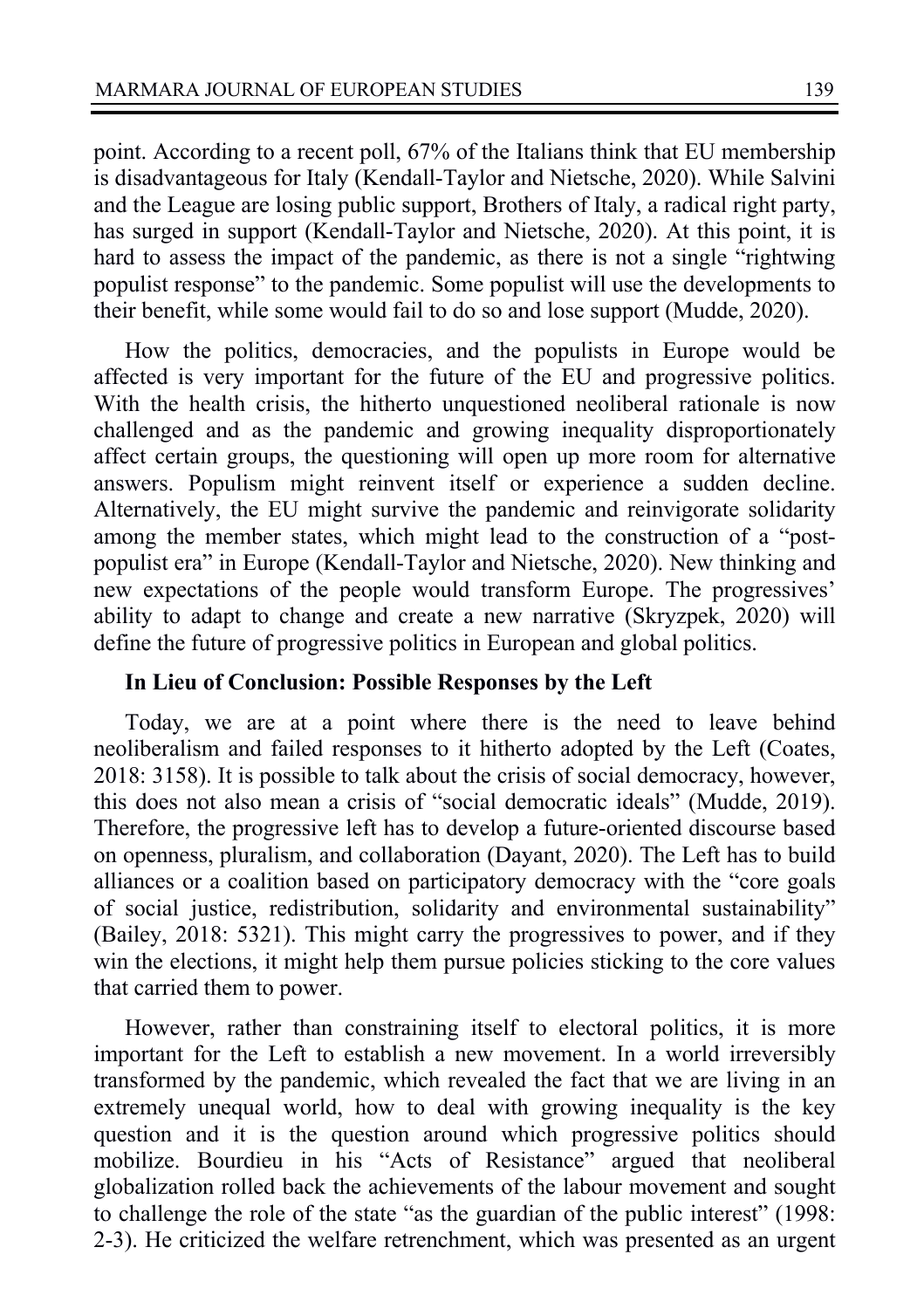requirement, and called for "new internationalism" to organize against the neoliberal globalization through the "mobilization of the peoples" and "action on and through the nation-states" to constitute a "transnational social state" in Europe (Bourdieu, 1998: 64-66.). Today, we see the dire consequences of cuts in government spending in healthcare in the last decades and certain demands seeking to empower the people such as public health care, policies addressing socio-economic inequality or climate change, increasing the minimum wage or providing affordable housing for low-income households that were brushed off as "unreasonable" in neoliberal times now seem very reasonable and essential (Jones, 2020). It is vital for social democracy, particularly in the post-COVID-19 world, to stick to its values and seek to make these values dominate the agenda.

Today, the Left has a historic opportunity to challenge the neoliberal assumptions about the market head-on. The current global economic order is working to the detriment of the health of working classes and the Left has to develop "just responses". By putting human rights first, the Left may also develop responses to reactionary and xenophobic radical right rhetoric or efforts to undermine democracy. The pandemic has shattered the "neoliberal dogma" that there are no alternatives to existing economic order and has shown that policies to address economic injustice and climate change could be implemented when necessary. Policies, once considered to be way too ambitious, now seem to be the right responses to cope with the crisis (The Transnational Institue, 2020). The markets and economic processes are socially constructed. There is nothing instinctive or natural about the emergence of the markets. Therefore, the market is not a natural phenomenon, it is socially constructed and the division of economic and social spheres, as defended by the neoliberal ideology, is artificial (Golubovic and Golubovic, 2012: 9). There is a need for regulation (rulemaking and rule enforcement) for universal health care and protection of the environment.

A fair, equal, and democratic Europe is possible if an inclusive social movement is constructed. For this to occur, the progressives have to win back the trust of the electorate by gaining credibility they have lost by embracing neoliberal reforms (Skrzypek, 2015: 10) and create a non-neoliberal common sense based on egalitarianism and solidarity. Social democrats must come out of their defensive position and be more assertive of their ideals (Skrzypek, 2015: 4; Coates, 2018: 3163-3164). More importantly, rather than presenting itself as an alternative, progressive politics should claim to be the main agent of social transformation (Skrzypek, 2015: 5).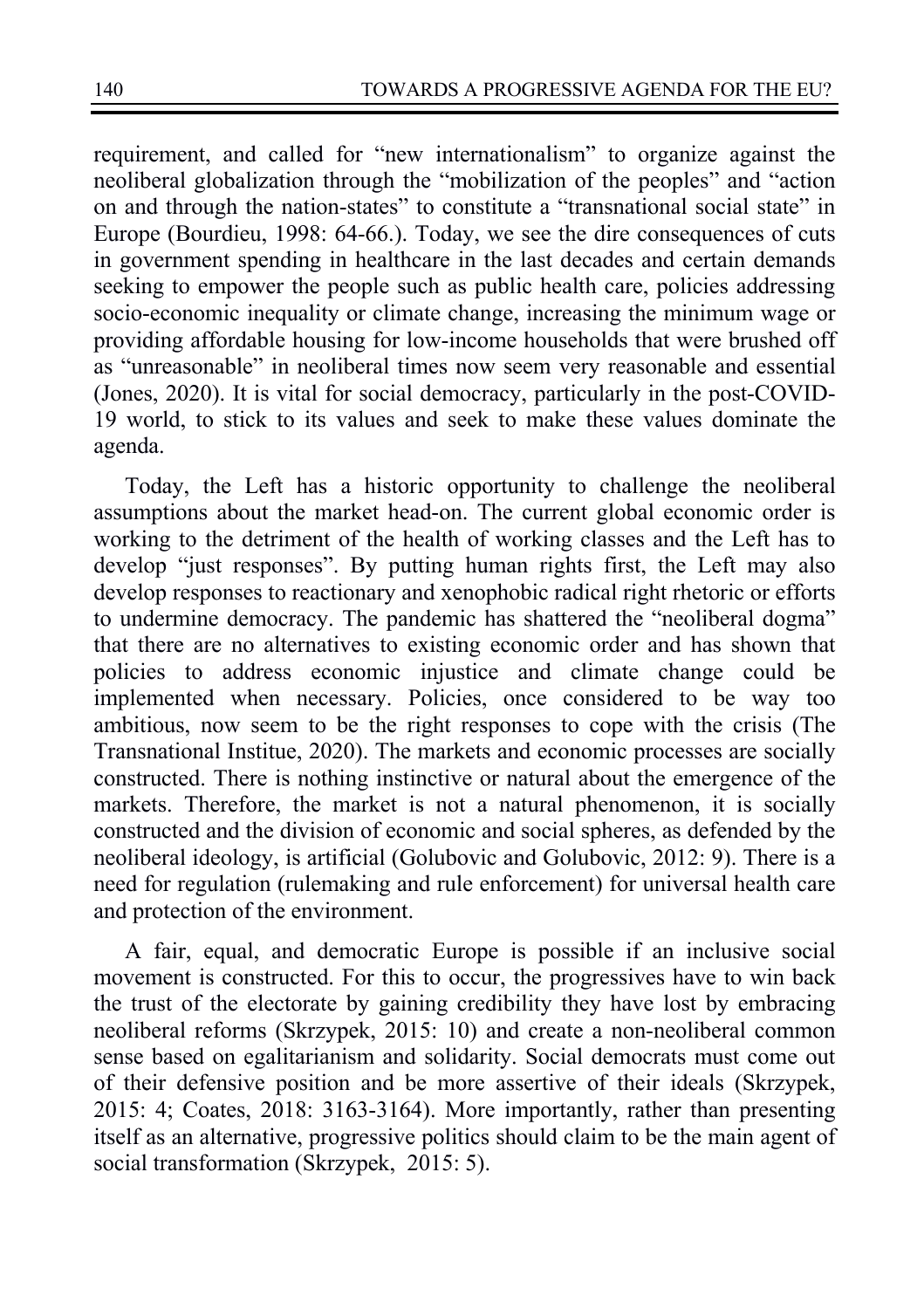Establishing a new movement would require the trade unions to be more inclusive and integrate migrants, women, and insecure workers into their fold and challenge transnational capital by a European social movement (Mathers, 2007: 163). Rather than retreating to nationalism, the Left should seek to organize transnationally at the European scale and develop a transnational strategy and alternative models of globalization. Therefore, the social movement against neoliberalism has to organize like neoliberal governance along trans- or post-national lines (Worth, 2018: 5108) while developing mechanisms for the empowerment of members and participatory democracy (Skrzypek, 2015: 5).

The immigration issue is one of the key issues for the Left. Rather than adopting the radical right discourse on immigration, the Left should seek to desecuritize migration (Bloomfield, 2020: 95; Boros, 2016). The pandemicrelated health crisis revealed the important contributions that migrants make to our lives by working as frontline workers in health and care sectors, as well as workers in agriculture, food processing, transportation, factories, supermarkets or cargo companies. Their work is essential and indispensable and the survival of the economy and people largely depend on their work. The pandemic, therefore, leads to the questioning of anti-immigrant rhetoric and this questioning may allow the Left to create a new narrative on migration in postcoronavirus Europe. If the Left succeeds in setting the agenda of European politics on Social Europe to alleviate inequality, to provide public services, and to seek higher wages for the working classes, this will also benefit the migrants and refugees (Boros, 2016). During the pandemic, migrants have faced significant challenges in accessing health care or government support programs. The health crisis has revealed the significance of reprioritizing public spending to construct sustainable, socially and gender-responsive, affordable social protection that will also cover (regular and irregular) migrant workers (ILO, 2020). The progressive politics need to push for such an agenda.

Even if we seek to compare the COVID-19 crisis with other previous crises to anticipate what to expect, it is not like any of them. As Joschka Fisher argues, its implications are likely to be "more dangerous and extensive" than those of the 2008 global economic recession (Fischer, 2020). Many scenarios are envisaged about what the future holds. Progressive politics should focus on offering or creating positive scenarios that will enhance solidarity. This is a pandemic affecting all humanity and it seems that it is not going to be the last crisis. Therefore, progressive politics has to proactively engage in building up solidarity and formulate responses that would allow people struggling to survive in these hard times to feel that they are not alone. The pandemic presents an opportunity for the progressive politics to reconstruct itself to have a key role in the post-coronavirus world and push for a forward-looking and more inclusive strategy focusing on health, well-being, and security of the people with new vigour.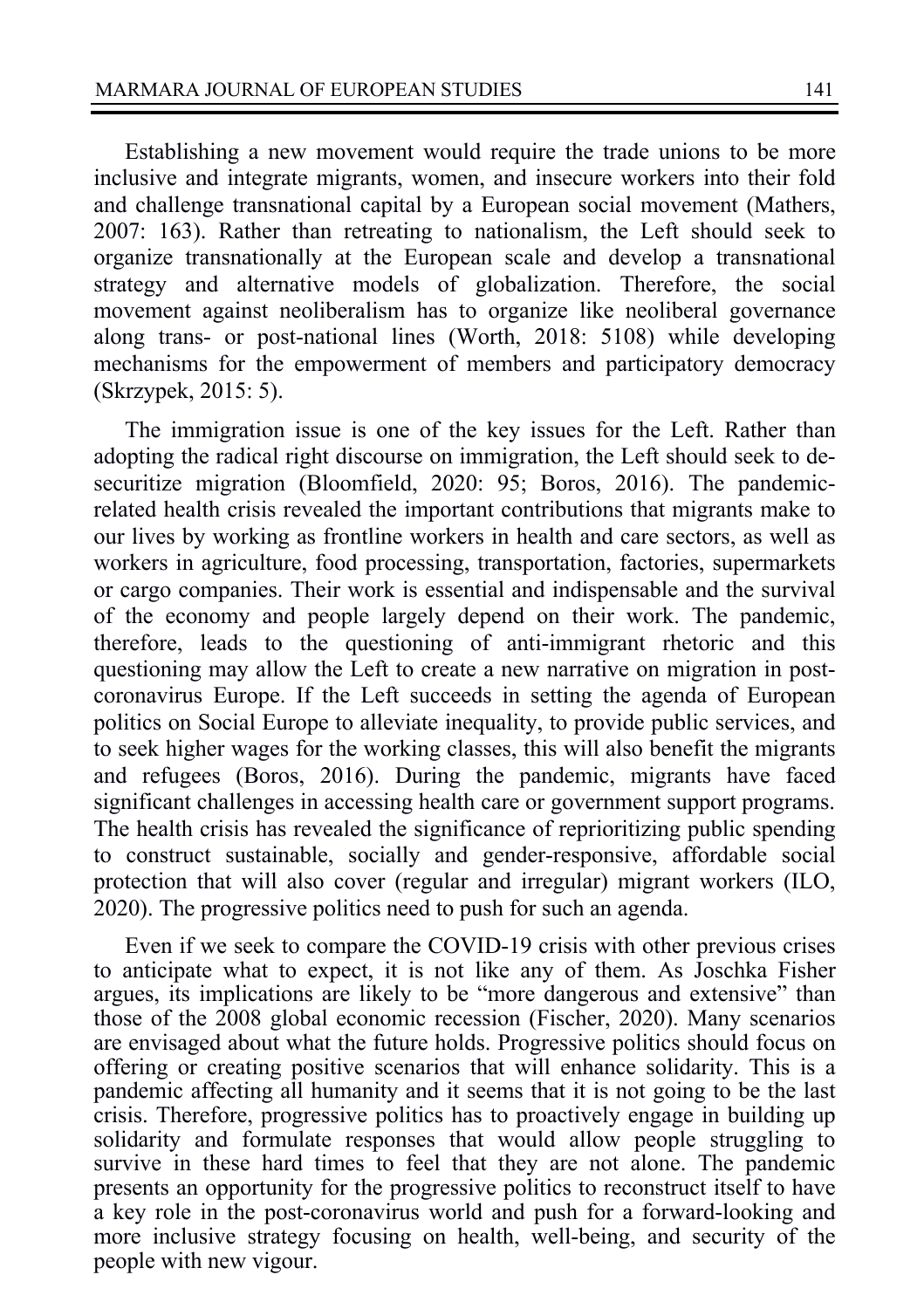### *References:*

- Alderman, L. (2020) *In Europe, Millions of Jobless Are Falling Through the Cracks, The New York Times,* 13 August, <https://www.nytimes.com/ 2020/08/13/business/europe-precarious-workers.html>, (24 August 2020).
- Amnesty International (2020) "Amnesty International Public Statement: Refugees and Migrants Forgotten in COVID-19 Crisis Response", ACT30/2319/2020, 14 May, <https://reliefweb.int/sites/reliefweb.int/files/ resources/ACT3023192020ENGLISH.pdf>, (26 August 2020).
- Bailey, D. J. (2018) "Chapter 47. Neoliberalism and the Left: Before and After the Crisis", in D. Cahill, M. Cooper, M. Konings, and D. Primrose (ed.), *The SAGE Handbook of Neoliberalism*, (Los Angeles: Sage), pp. 5273-5382.
- Benedetto, G., Hix, S. and Mastrorocco, N. (2019) "The Rise and Fall of Social Democracy, 1918-2017", 1 July, Trinity Economics Papers, Trinity College Dublin, Department of Economics, <http://personal.lse.ac.uk/hix/Working\_ Papers/BHM\_Rise\_and\_Fall\_of\_SD.pdf>, (24 August 2020).
- Berezin, M. (2011) *Neoliberal Zamanlarda Liberal Olmayan Politikalar: Yeni Avrupa'da Kültür, Güvenlik ve Populizm*, (çev. Enis Köksaldı), (İstanbul: İstanbul Bilgi Üniversitesi).
- Bloomfield, J. (2020) "Progressive Politics in a Changing World: Challenging the Fallacies of Blue Labour", *The Political Quarterly*, 91(1): 89-97.
- Boros, T. (2016) "Populism and Migration: Challenges for the Left," *Das Progressive Zentrum*, 15 March, <https://www.progressives-zentrum.org /populism-and-migration-challenges-for-the-left/?lang=en>, (24 January 2020).
- Bourdieu, P. (1998) *Acts of Resistance: Against the Tyranny of the Market*, (translated by Richard Nice), (New York: The New Press).
- Castelfranco, S. (2020) "Italy Closes Ports to Charity Migrant Ship over Covid-19 Infection Fears," *Rfi*, 8 April, <http://www.rfi.fr/en/europe/20200408 italy-closes-ports-to-charity-migrant-ship-over-covid-19-infection-fearsmediterranean-coronavirus>, (13 April 2020).
- Chaplain, C. (2019) "What is Blue Labour, the Controversial 'Culturally Conservative' Group Calling for Support to Shape the Future of the Party?" *iNews*, 16 December, <https://inews.co.uk/news/politics/blue-labour-whattwitter-party-group-culturally-conservative-policies-explained-1342190>, (30 December 2019).
- Coates, D. (2018) "Chapter 28. Progressive Politics Under Neoliberalism", in D. Cahill, M. Cooper, M. Konings, and D. Primrose (ed.), *The SAGE Handbook of Neoliberalism*, (Los Angeles: Sage) pp. 3097-3180.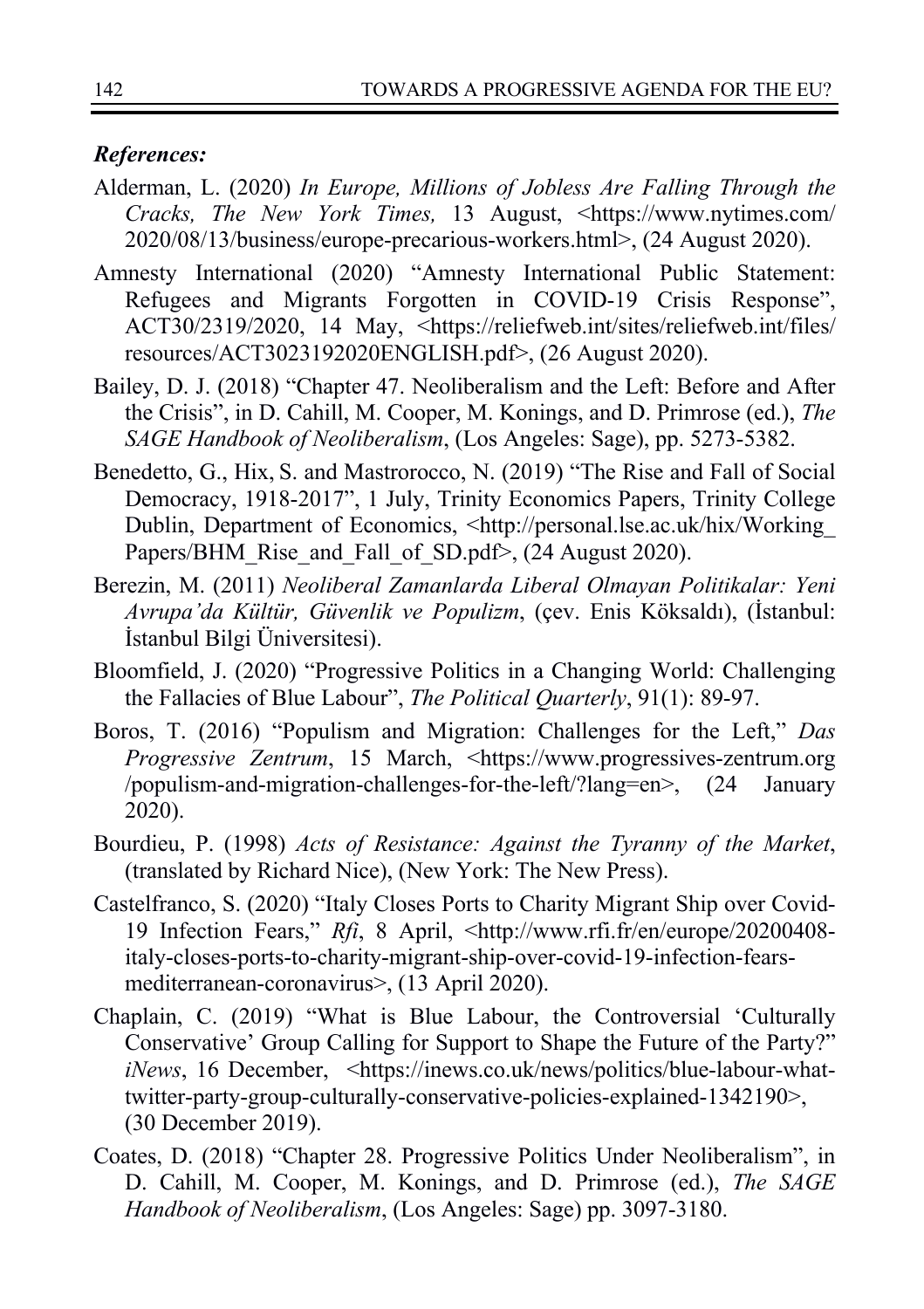- Dayant, A. (2020) "Covid-19 and Migration: Europe Must Resist a Populist Pill," *Lowly Institute*, 23 March, <https://www.lowyinstitute.org/theinterpreter/covid-19-and-migration-europe-must-resist-populist-pill>, (8 April 2020).
- Elo, I. T. (2009) "Social Class Differentials in Health and Mortality: Patterns and Explanations in Comparative Perspective", *Annual Review of Sociology*, 35: 553-572.
- European Commission (2010) "Commission Staff Working Document: Lisbon Strategy Evaluation Document," 2 February, SEC(2010) 114 Final, <https://ec.europa.eu/archives/growthandjobs\_2009/pdf/lisbon\_strategy\_eva luation en.pdf>,  $(23$  August 2020).
- European Council, Council of the European Union (2020) "COVID-19: The EU's Response to the Economic Fallout", <https://www.consilium. europa.eu/en/policies/coronavirus/covid-19-economy/>, (26 August 2020).
- Fisher, M. and Bubola, E. (2020) "As Coronavirus Deepens Inequality, Inequality Worsens Its Spread," *The New York Times*, 15 March, <https:// www.nytimes.com/2020/03/15/world/europe/coronavirus-inequality.html>, (12 April 2020).
- Fischer, J. (2020) "The Politics of the Pandemic," Project Syndicate, 1 April, <https://www.project-syndicate.org/commentary/european-union-covid19 politics-by-joschka-fischer-2020-04>, (11 April 2020).
- Golubovic, N. and Golubovic, S. (2012) "Embedded" Neoliberalism, FACTA UNIVERSITATIS, *Economics and Organization*, 9(1): 1-13.
- Hacker, B. (2014) "Social Europe as a Field of Conflict: Four Challenges and Opportunities to Shape the European Social Model", Friedrich Ebert Stiftung, <https://library.fes.de/pdf-files/id/ipa/10985.pdf>, (24 August 2020).
- Human Rights Watch (2020) "Greece: Violence Against Asylum Seekers at Border," 17 March, <https://www.hrw.org/news/2020/03/17/greeceviolence-against-asylum-seekers-border>, (12 April 2020).
- Hürtgen, S. (2020) "Precarization of Work and Employment in the Light of Competitive Europeanization and the Fragmented and Flexible Regime of European Production", *Capital & Class*, 1-21, published online ahead of print, 11 February 2020, DOI: 10.1177/0309816819900123.
- ILO (2020) "Social Protection Spotlight. Social Protection for Migrant Workers: A Necessary Response to the Covid-19 Crisis", ILO Brief, 23 June, <https://www.ilo.org/wcmsp5/groups/public/---ed\_protect/---soc\_sec/ documents/publication/wcms\_748979.pdf>, (25 August 2020).
- ILOSTAT (2019) "The Working Poor or How a Job is No Guarantee of Decent Living Conditions," April, No. 6, <https://www.ilo.org/wcmsp5/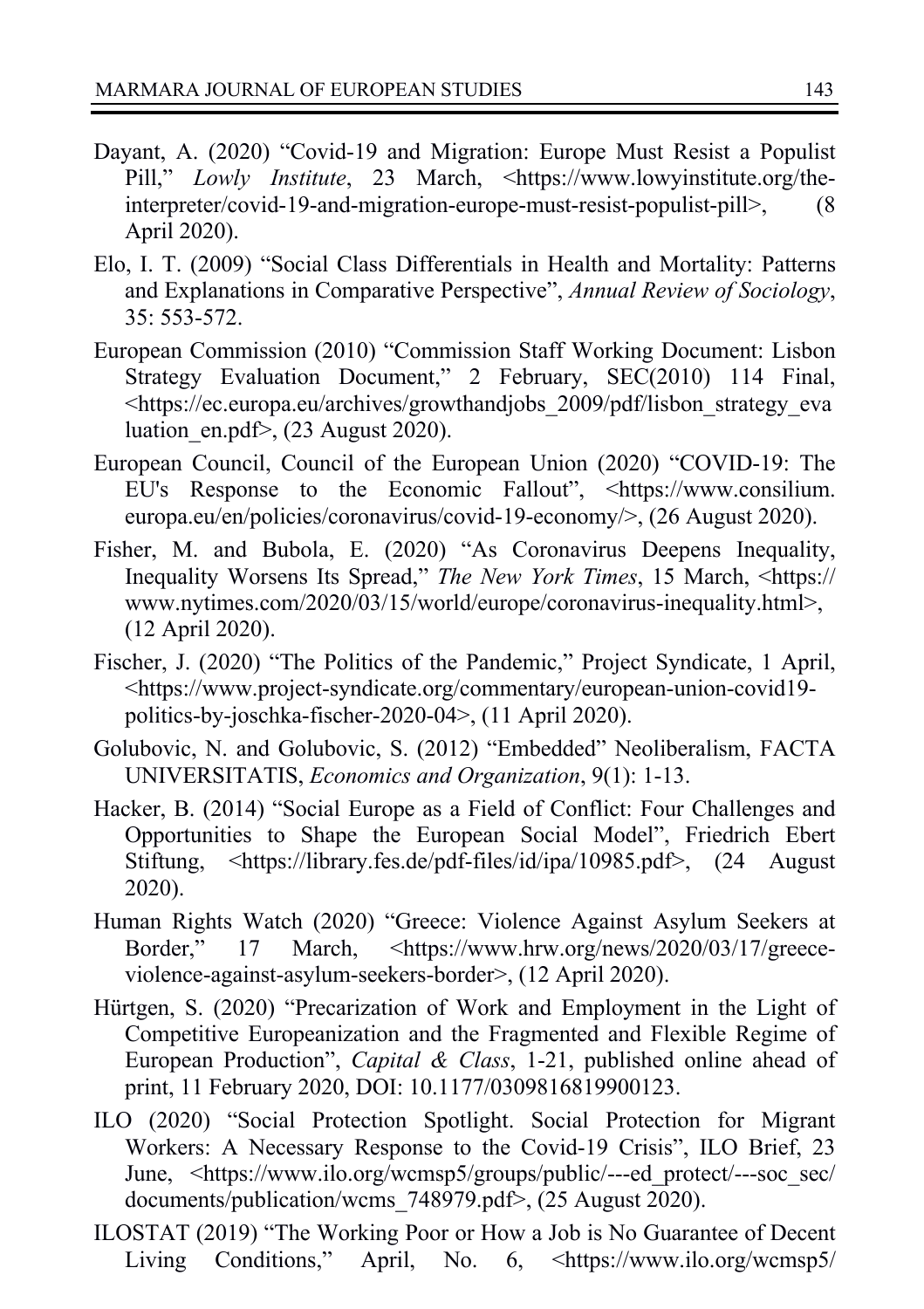groups/public/---dgreports/---stat/documents/publication/wcms\_696387. pdf>, (23 August 2020).

- IMF (2020) "The Great Lockdown: Worst Economic Downturn Since the Great Depression", Press Release No. 20/98, 23 March, **<**https://www.imf.org/en/News/Articles/2020/03/23/pr2098-imf-managingdirector-statement-following-a-g20-ministerial-call-on-the-coronavirusemergency**>**, (25 August 2020).
- Jones, V. (2020) "Sanders Exits as Pandemic Redeems His Core Ideas," *CNN*, 8 April. <https://edition.cnn.com/2020/04/08/opinions/bernie-sanders-exitspandemic-redeems-ideas-jones/index.html>, (24 August 2020).
- Kallis, A. (2014) "The Radical Right in Contemporary Europe", *SETA Analysis*, No.13. <http://file.setav.org/Files/Pdf/20150102163845\_the-radical-right-incontemporary-europe-pdf.pdf>, (20 April 2020).
- Kendall-Taylor, A. and Nietsche, C. (2020) "The Coronavirus Is Exposing Populists' Hollow Politics", *Foreign Policy*, 16 April, <https://foreignpolicy.com/2020/04/16/coronavirus-populism-extremismeurope-league-italy/?fbclid=IwAR1o\_BurN1I\_DG8Rvg7DNMiOkofIBzA\_ JOejfWWSGcB7TReBCyHUVleys3o>, (18 April 2020).
- Knoll, A. and Bisong, A. (2020) "Migration, Mobility and COVID-19 A Tale of Many Tales," ECPDM, 30 March, <https://ecdpm.org/talkingpoints/migration-mobility-covid-19-tale-of-many-tales/>, (13 April 2020).
- Levenson, E. (2020) "Why New York is the Epicenter of the American Coronavirus Outbreak," 26 March, <https://edition.cnn.com/2020/ 03/26/us/new-york-coronavirus-explainer/index.html>, (12 April 2020).
- Mathers, A. (2007) *Struggling for a Social Europe: Neoliberal Globalization and the Birth of a European Social Movement* (Aldershot: Ashgate).
- Mendizabal, N. C. (2014) "Crisis Management, Re-Centralization and the Politics of Austerity in Spain", *International Journal of Iberian Studies*,  $27(1): 3-20.$
- Mudde, C. (2020) "Will the Coronavirus 'Kill Populism'? Don't Count On It," *The Guardian*, 27 March, <https://www.theguardian.com/commentisfree/ 2020/mar/27/coronavirus-populism-trump-politics-response>, (29 March 2020).
- Mudde, C. (2019) "Why Copying the Left Isn't Going to Save the Left," *The Guardian*, 14 May, <https://www.theguardian.com/news/2019/may/14/whycopying-the-populist-right-isnt-going-to-save-the-left>, (24 January 2020).
- Mudde, C. (2007) *Populist Radical Rigth Partiesin Europe*, (Cambridge: Cambridge University Press).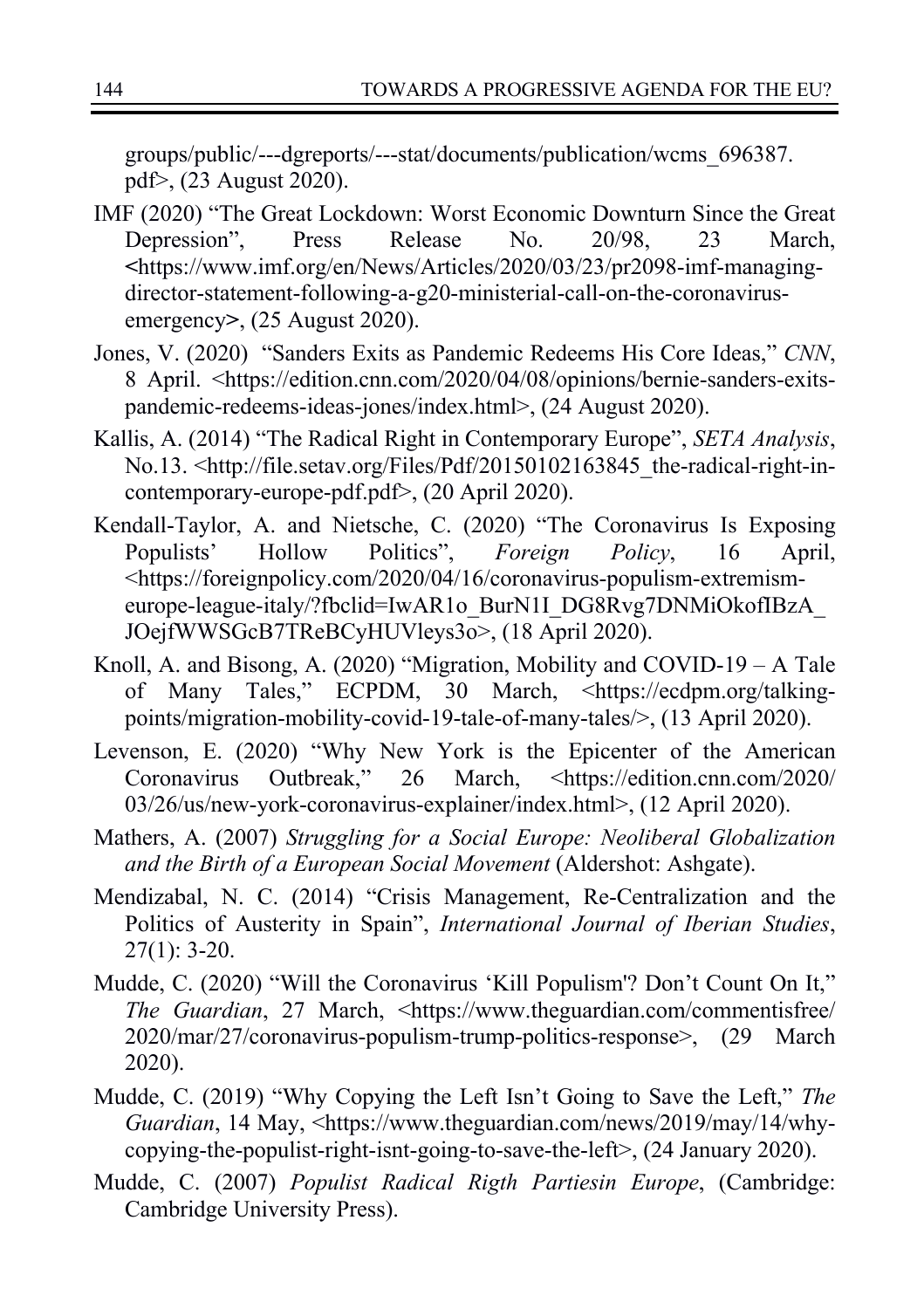- Niven, A. (2019) "The Labour Party's Spectacular Defeat Had Been Coming for Decades," *The New York Times,* 20 December, <https://www.nytimes.com/2019/12/20/opinion/uk-election-labour.html>, (24 January 2020).
- Nugent, W. *(2010) Progressivism: A Very Short Introduction*, (Oxford: Oxford University Press).
- Rachman, G. (2020) "Eurobonds Are not the Answer," *Financial Times*, 6 April, <https://www.ft.com/content/b809685c-77de-11ea-af44-daa3def9ae 03>, (20 April 2020).
- Robbins, P. (2015) "The Greek Debt Crisis: The Need for "Heroic" Economic Policy Reforms in the European Economic and Monetary Union", *Indiana Journal of Global Legal Studies*, Article 10, 22(1): 175-199.
- Robinson, E. (2017) *The Language of Progressive Politics in Modern Britain*, (London: Palgrave Macmillan).
- Rowson, J. (2015) "What is a 'Progressive'?" 11 June, <https://www. opendemocracy.net/en/opendemocracyuk/what-is-progressive/>, (22 August 2020).
- Ryner, M. (2018) "Chapter 19. Neoliberalisation of European Social Democracy: Transmissions and Dispositions", in D. Cahill, M. Cooper, M. Konings, and D. Primrose (ed.), *The SAGE Handbook of Neoliberalism*, (Los Angeles: Sage), pp. 2071-2191.
- Scharpf. F. W. (1995) "Negative and Positive Integration in the Political Economy of European Welfare States", Jean Monnet Chair Papers 28, (Florence: The Robert Schuman Centre at the European University Institute).
- Schierup, C.-U., Hansen, P. and Castles, S. (2006) *Migration, Citizenship, and the European Welfare State: A European Dilemma*, (Oxford: Oxford University Press).
- Silvia, S. J. (1991) "The Social Charter of the European Community: A Defeat for European Labor," *Industrial and Labor Relations Review,* 44(4): 626- 643.
- Sirota, D. (2011) "What's the Difference Between a Liberal and a Progressive?" *The Huffington Post*, 25 May, <https://www. huffpost.com/entry/whats-the-difference-betw\_b\_9140>, (24 August 2020).
- Skryzpek, A. (2020) "Solidaristic, Social and Sensible Reflections on Progressivism for Today and When Tomorrow Comes," *Social Europe*, 17 April, <https://www.socialeurope.eu/solidaristic-social-and-sensible-reflect ions-on-progressivism-for-today-and-when-tomorrow-comes>, (20 April 2020).